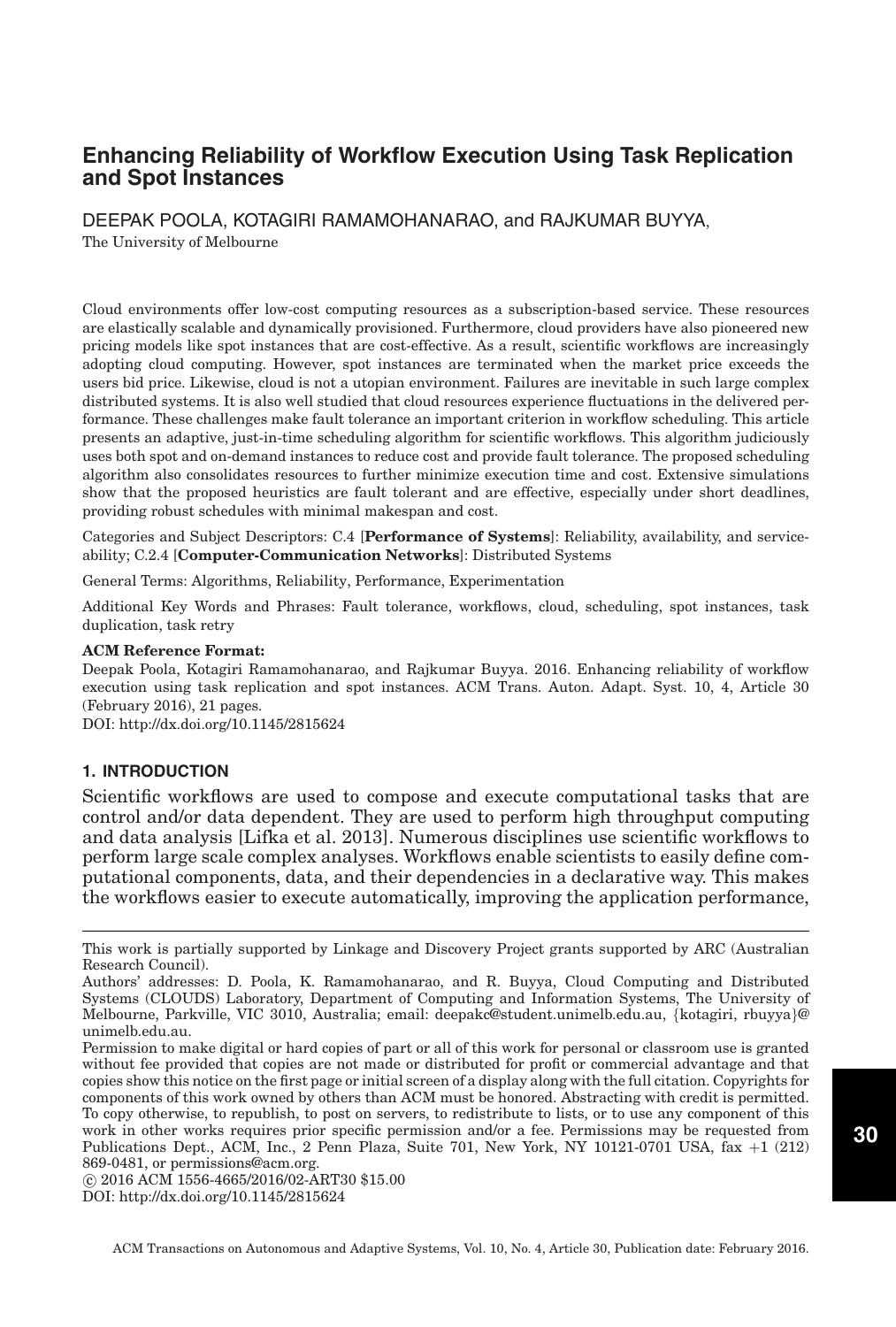and reducing the time required to obtain scientific results [Deelman et al. [2013;](#page-18-0) Juve and Deelman [2010\]](#page-19-1).

Scientific workflows are increasingly moving toward cloud computing, which offers low-cost computing resources (e.g., networks, servers, and storage) as a subscriptionbased service. These resources are elastically scalable, dynamically provisioned, and delivered in a transparent manner without manual intervention [Sun et al. [2013\]](#page-19-2). As a result, a large number of organizations are rapidly adopting cloud computing [Lifka et al. [2013\]](#page-19-0).

Although scheduling scientific workflows on cloud will immensely reduce cost and makespan, cloud computing, like any other distributed system, is also prone to resource failures. These failures are generally due to software faults, hardware faults, errors in network, data staging issues, failures due to virtualization, disk errors, power issues, and many others. These failures from a workflow application perspective can be classified into (1) task failures, (2) Virtual Machine failures, and (3) workflow level failures [Hwang and Kesselman [2003\]](#page-18-1). Nonetheless, failures are inevitable whilst running a complex application like workflows consisting of thousands of tasks.

Further, cloud resources also experience performance variations because of resource sharing, consolidation, and migration, among other factors. Performance variation of cloud resources affects the overall execution time (i.e., makespan) of the workflow. It further increases the difficulty to estimate the task execution time accurately. Dejun et al. [\[2010\]](#page-18-2) show that the behavior of multiple "identical" resources vary in performance while serving exactly the same workload. A performance variation of 4% to 16% is observed when cloud resources share network and disk I/O [Armbrust et al. [2010\]](#page-18-3).

Clouds are realizing the vision of utility computing by delivering computing resources as services. The demand for cloud computing is facilitating cloud providers to evolve various business models around these services. Most providers provision cloud resources (e.g., Virtual Machines (VMs) instances) on a pay-as-you-go basis (similar to On-Demand instances) charging fixed prices per time unit. However, Amazon, one of the pioneers in this space, started selling idle or unused data center capacity through bidding in an auction-like market as Spot Instances (SI) since December 2009. Ondemand and SIs have the same configurations and characteristics. Nonetheless, SIs offers cloud users a reduction in costs of up to 70% for multiple applications like bagof-tasks, web services, and MapReduce workflows [Poola et al. [2014;](#page-19-3) Ostermann and Prodan [2012;](#page-19-4) Voorsluys et al. [2011\]](#page-20-0). Significant cost reductions are achieved due to lower Quality of Service (QoS), which makes SIs less reliable and prone to out-of-bid failures. This introduces a new aspect of reliability into the Service Level Agreements (SLAs) and the existing trade-offs making it challenging for cloud users [Javadi et al. [2011\]](#page-19-5).

These challenges emphasize the necessity for an effective fault-tolerant and robust workflow scheduling algorithm to mitigate resource failures and performance variations. Scientific workflows can also benefit from SIs with an effective bidding and an efficient fault-tolerant mechanism. Such a mechanism can also tolerate out-of-bid failures and further reduce the cost immensely.

Therefore, in this article, we present a just-in-time, fault-tolerant and adaptive scheduling heuristic. It uses spot and on-demand instances to schedule workflow tasks. It minimizes the execution cost of the workflow and at the same time provides a robust schedule that satisfies the deadline constraint.

The **key contributions** of this article are (1) a just-in-time scheduling heuristic that uses spot and on-demand resources to schedule workflow tasks in a robust manner and (2) a replication strategy for cloud environments that utilizes different pricing models offered by clouds.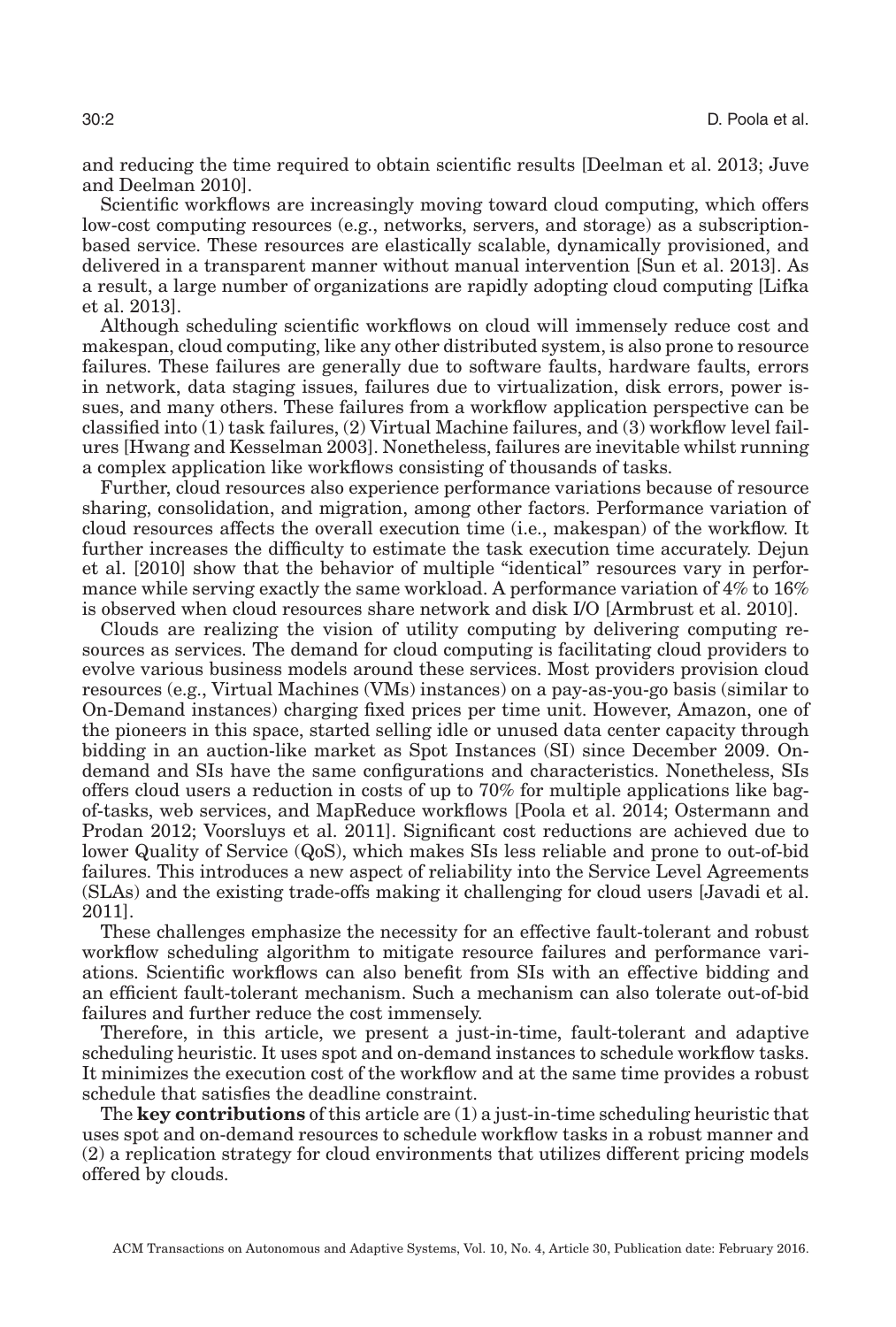# **2. RELATED WORKS**

Cloud resources experience failures and performance variations that demand faulttolerance in a schedule. Studies [Dejun et al. [2010;](#page-18-2) Ostermann et al. [2010\]](#page-19-6) have shown that performance of VMs in a cloud environment exhibits variability, and it varies for different instance types, different availability zone, different data centers, and different times of the day. Ming and Humphrey [\[2012\]](#page-19-7) has shown that there is significant variation in VM startup and varies with size, operating system, and type of instance. They also show that up to 8% of VMs fail while they are acquired. Failures in a distributed system are inevitable and they occur at multiple sources. Failures occur in any of the following levels: hardware, operating system, middleware, network, storage, and task or at the user level. Some of the most common reasons for failure are low memory or disk space, network congestion, unavailability of input files at the right moment, nonresponding services, errors in file staging, authentication, uncaught exception, missing libraries, task crashes, and many more [Plankensteiner et al. [2009\]](#page-19-8). Li et al. [\[2010\]](#page-19-9) emphasize the need for fault tolerance in workflow applications on a cloud environment. Prominent fault-tolerant techniques that can mitigate failures are retry, alternate resource, checkpointing, and replication [Yu and Buyya [2005;](#page-20-1) Chen and Yang [2007\]](#page-18-4). In essence, redundancy is fundamental in providing fault tolerance and it is mainly in two forms: space and time [Gärtner [1999\]](#page-18-5).

Redundancy in space is one of the widely used mechanisms for providing fault tolerance. Redundancy in space is achieved by providing duplication or replication of resources. There are broadly two variants in this approach: task duplication and data replication.

Task duplication creates replicas of tasks. Replication of tasks can be done concurrently [Cirne et al. [2007\]](#page-18-6), where all the replicas of a particular task start executing simultaneously. When tasks are replicated concurrently, the child tasks start its execution depending on the schedule type.

Schedules are of two types: first, where the child task starts only when all the replicas have finished execution [Benoit et al. [2008\]](#page-18-7). In the other schedule type, the child tasks start execution as soon as one of the replicas finishes execution [Cirne et al. [2007\]](#page-18-6).

Replication of task is also done in a backup mode, where the replicated task is activated when the primary tasks fail [Mosse et al. [1994\]](#page-19-10). This technique is similar to retry or redundancy in time. However, here they employ a backup overloading technique, which schedules the backups for multiple tasks in the same time period to effectively utilize the processor time.

Duplication is employed to achieve multiple objectives, the most common being fault tolerance [Benoit et al. [2008;](#page-18-7) Kandaswamy et al. [2008;](#page-19-11) Yang et al. [2009;](#page-20-2) Hashimoto et al. [2002\]](#page-18-8). When one task fails, the redundant task helps in completion of the execution. Additionally, algorithms also employ data duplication where data is replicated and prestaged, thereby moving data near computation especially in data intensive workflows to improve performance and reliability [Chervenak et al. [2007\]](#page-18-9). Furthermore, estimating task execution time a priori in a distributed environment is arduous. Replicas are used to circumvent this issue using the result of the earliest completed replica. This minimizes the schedule length to achieve hard deadlines [Darbha and Agrawal [1994;](#page-18-10) Ranaweera and Agrawal [2000;](#page-19-12) Dogan and Ozguner [2002;](#page-18-11) Tang et al. [2010\]](#page-20-3), as it is effective in handling performance variations [Cirne et al. [2007\]](#page-18-6). Calheiros and Buyya [\[2013\]](#page-18-12) replicated tasks in idle time slots to reduce the schedule length. These replicas also increase resource utilization without any extra cost.

Task duplication is achieved by replicating tasks in either idle cycles [Calheiros and Buyya [2013\]](#page-18-12) of the resources or exclusively on new resources. Some schedules use a hybrid approach replicating tasks in both idle cycles and new resources. Idle cycles are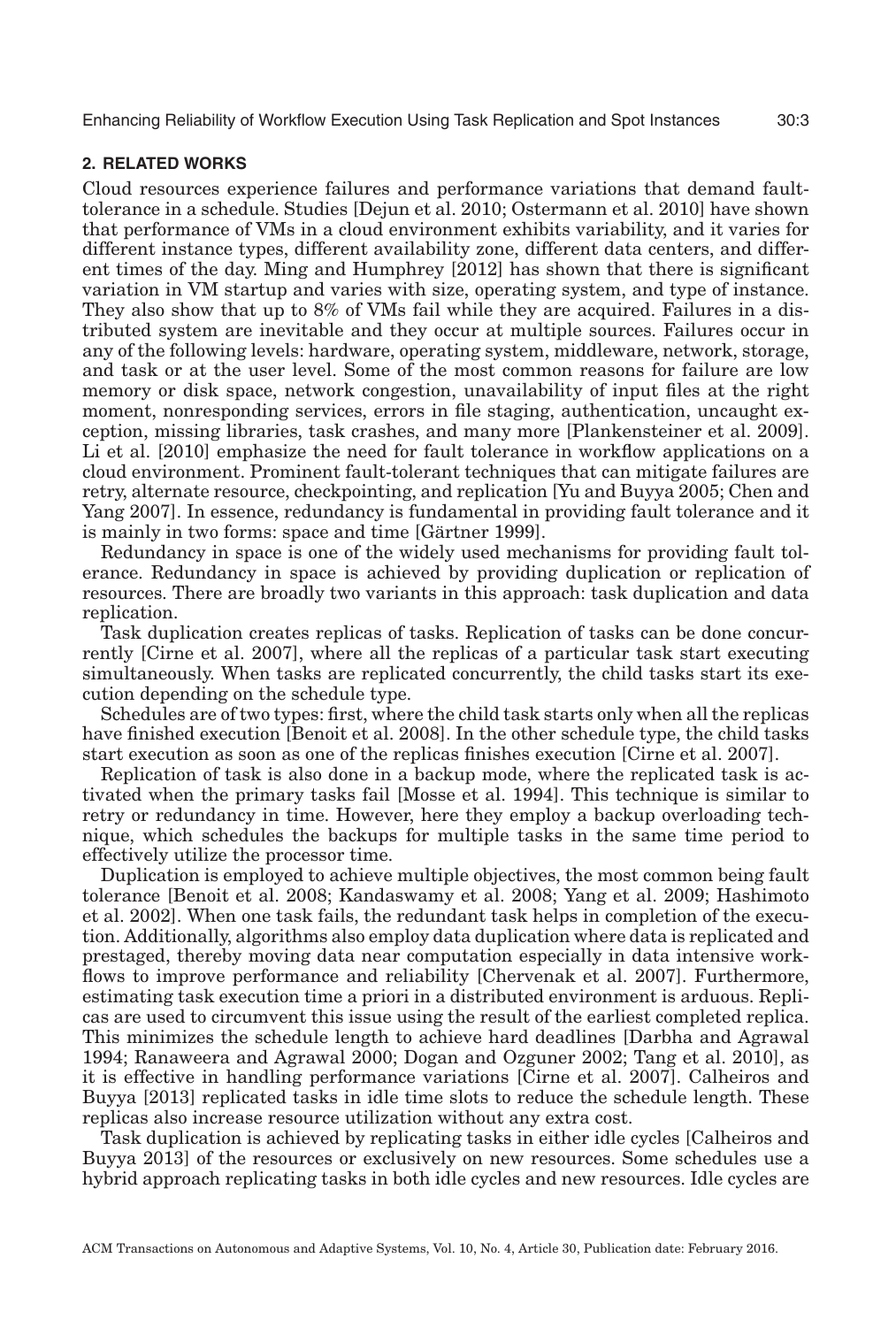those slots in the resource usage time period where the resources are unused by the application. Schedules that replicate in these idle cycles profile resources to find unused time slots and replicate tasks in those slots. This approach achieves benefits of task duplication and simultaneously minimizes monetary costs. In most cases, these idle slots might not be sufficient to achieve the needed objective. Hence, many algorithms place their task replicas on new resources. These algorithms trade off resource costs to their objectives.

There is a significant body of work in this area encompassing platforms like cluster, grids, and clouds [Darbha and Agrawal [1994;](#page-18-10) Benoit et al. [2008;](#page-18-7) Kandaswamy et al. [2008;](#page-19-11) Yang et al. [2009;](#page-20-2) Hashimoto et al. [2002;](#page-18-8) Ranaweera and Agrawal [2000;](#page-19-12) Dogan and Ozguner [2002;](#page-18-11) Tang et al. [2010;](#page-20-3) Brandic et al. [2009\]](#page-18-13). Resources considered can either be bounded or unbounded depending on the platform and the technique. Algorithms with bounded resources consider a limited set of resources. Similarly, an unlimited number of resources are assumed in an unbounded system environment. Resource types used can either be homogeneous or heterogeneous in nature. Darbha and Agrawal [\[1994\]](#page-18-10) is one of the early works, which presents an enhanced Search and Duplication Based Scheduling algorithm (SDBS) that takes into account the variable task execution time. They consider a distributed system with homogeneous resources and assume an unbounded number of processors in their system.

Resubmission and task redundancy are the most prominent fault-tolerant strategies amongst workflow management systems [Plankensteiner et al. [2009\]](#page-19-8). They resolve most failures mentioned previously in a distributed environment like the cloud. The works by Benoit et al. [\[2008\]](#page-18-7), Ranaweera and Agrawal [\[2000\]](#page-19-12), and Calheiros and Buyya [\[2013\]](#page-18-12) are among the closest to our work.

Benoit et al. [\[2008\]](#page-18-7) proposed an active replication heuristic for heterogeneous processors, which are bounded. Alternatively, Ranaweera and Agrawal [\[2000\]](#page-19-12) present a replication based scheduling, which uses processor idle time. Their objective is to minimize makespan of workflow in a cluster environment. Similarly, Calheiros and Buyya [\[2013\]](#page-18-12) developed a heuristic for the cloud environment that uses processor idle time for replication. These replicas also increase resource utilization without any extra cost.

In contrast, we employ both redundancy in space and time. We use task replication and task retry to achieve fault tolerance, to minimize makespan, and also maximize resource utilization, contrary to Benoit et al. [\[2008\]](#page-18-7), Calheiros and Buyya [\[2013\]](#page-18-12), and Ranaweera and Agrawal [\[2000\]](#page-19-12), who use only task replication. The combination of task replication and task retry, saves both time and cost. Calheiros and Buyya [\[2013\]](#page-18-12) and Ranaweera and Agrawal [\[2000\]](#page-19-12) replicated tasks only in idle time slots, whereas our proposed algorithm replicates tasks both on idle slots as well as on new resources providing higher tolerance to failures. The novelty of this approach is that it uses spot instances in a judicious manner to save cost and provide fault tolerance. To the best of our knowledge, this approach has not been used earlier. Additionally, our proposed system model unlike Benoit et al. [\[2008\]](#page-18-7), uses an unbounded number of processors, which are heterogeneous in character.

### **3. BACKGROUND**

<span id="page-3-0"></span>In this section, we define important terminologies, concepts, and metrics that will be further referred to in the text.

**Workflow** is represented by a Directed Acyclic Graph (DAG),  $G = (T, E)$ , where *T* is a set of nodes,  $T = \{t_1, t_2, \ldots, t_n\}$ , and each node represents a task. Additionally, E represents a set of edges between tasks, which are control and/or data dependencies. Each workflow is bounded by a user-defined deadline *D*. We also account for data transfer times between tasks. The data transfer time between two tasks is computed based on the size of the data transferred and the cloud data center internal network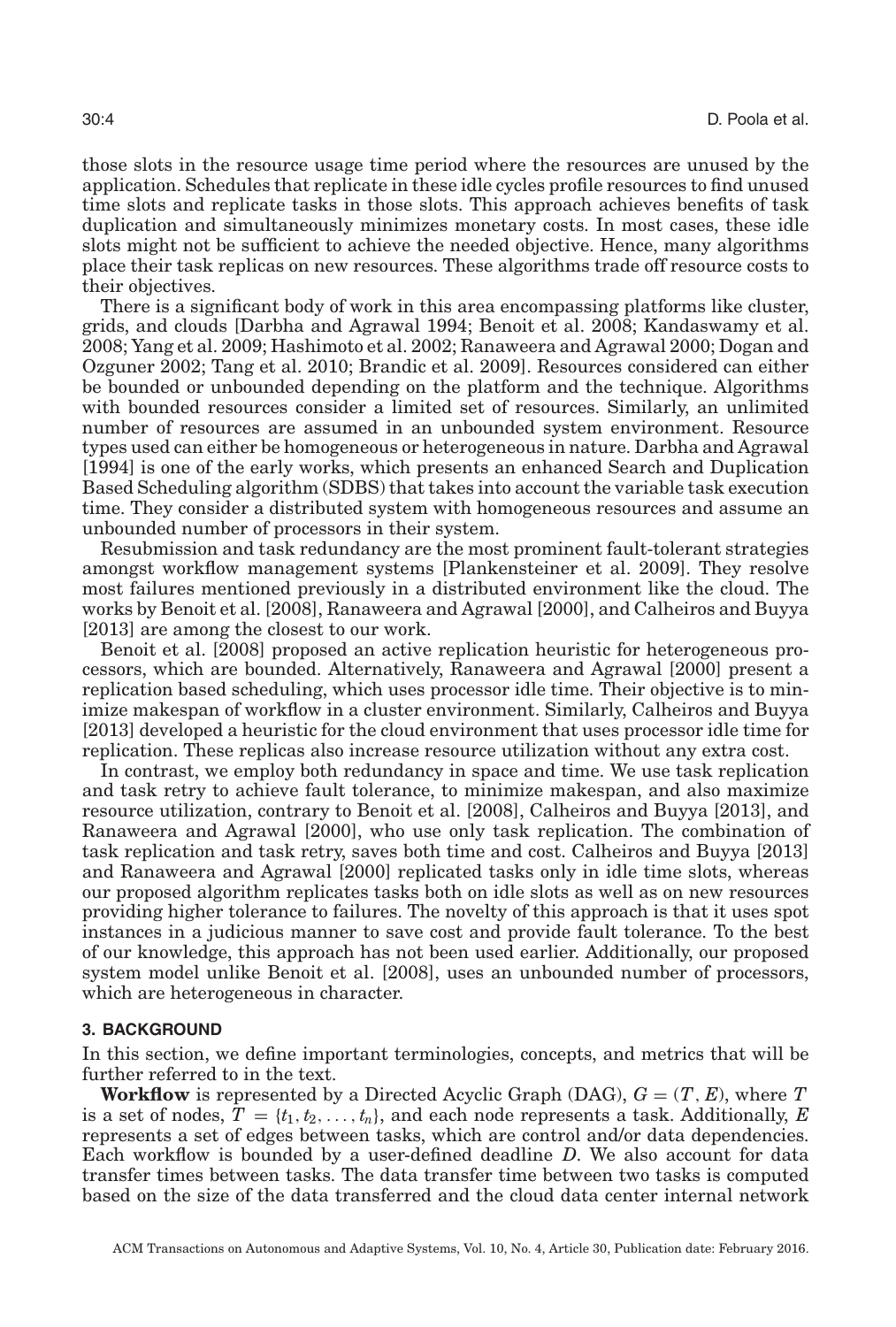bandwidth. Additionally, each workflow task *ti* also has a task length *leni* given in Million Instructions, which is used to estimate the task execution time.

**Makespan**, *M*, is the total elapsed time required to execute the entire workflow. Deadline *D* is considered as a constraint measured relative to the workflow Submission Time, *ST*, where makespan should not be more than the deadline ( $M \le D$ ). The makespan of the workflow is computed as  $M = finish_{t_n} - ST$ , where  $finish_{t_n}$  is the finish time of the exit node of the workflow.

**Critical Path**, *C P*, is the longest path from the start node to the exit node of the workflow. Critical path determines the makespan of a workflow. The critical path is evaluated in a breadth-first manner calculating the weights of each node. The node weight is the maximum of the predecessor's estimated execution time and data transfer time calculated as per Equation (1),

$$
weight(t_i) = w_i + \max_{t_p \in pred(t_i)} \{weight(t_p) + c_{p,i}\},\tag{1}
$$

where  $pred(t_i)$  is all the parent nodes of  $t_i$ , and  $w_i$  is the execution time of node  $t_i$  on an instance type chosen by the algorithm.  $c_{p,i}$  is the data transfer time from node  $t_p$  to *ti*. The maximum weight among the exit nodes is the critical path time. When a node completes execution its weight and data transfer time to all its child nodes is made zero, and the critical path is recomputed.

**Essentially Critical Tasks** (*ESCT*). It is important to define the notion of Earliest Finish Time (*EFT*) and the Latest Finish Time (*LFT*) to explain *ESCTs*. To explain the concept of *EFT* we introduce Earliest Start Time (*EST*), which is the earliest time a task can start, given by Equation (2) [Abrishami et al. [2013\]](#page-18-14),

$$
EST(t_{start}) = 0,
$$
  
\n
$$
EST(t_i) = \max_{t_p \in pred(t_i)} \{EST(t_p) + MT(t_p) + c_{p,i}\},
$$
\n(2)

where  $MT(t_p)$  is the Minimum Execution Time of  $t_p$  on any instance type. This leads to the definition of Earliest Finish Time (*EFT*), which is the earliest a task can finish its execution and is determined by Equation (3) [Abrishami et al. [2013\]](#page-18-14).

$$
EFT(t_i) = EST(t_i) + MT(t_i). \tag{3}
$$

Finally, Latest Finish Time (*LFT*) is the latest time a task has to finish execution so that the deadline constraint is not violated. It is described by Equation (4) [Abrishami et al. [2013\]](#page-18-14).

$$
LFT(t_{exit}) = D,\nLFT(t_i) = \min_{t_s \in succ(t_i)} \{LFT(t_s) - MT(t_s) - c_{i,s}\},
$$
\n(4)

where  $succ(t_i)$  is all the children nodes of  $t_i$ .

Hitherto, Essentially Critical Tasks are the tasks that have no slack time to finish their execution, that is, if the  $EFT(t_i) \geq LFT(t_i)$ , then the task is an *ESCT*. In other words, *ESCT* is not just a task on the critical path but a task that does not have any slack time and must finish by their *EFT*; this is shown diagrammatically in Figure [1\(](#page-5-0)b). The algorithms schedule *ESCTs* on instances that offer low execution time to avoid *ESCTs* further in the workflow execution.

**Latest Time to On-Demand**, *LTO* is the latest time the algorithm has to switch to on-demand instances to satisfy the deadline constraint. The algorithm exploits the spot market before the time flag *LTO* and switches to on-demand instance later. *LTO* aids in choosing the right instance, to speed up or slow down and choose the apt pricing model. It is determined for every ready task and the scheduling decisions are made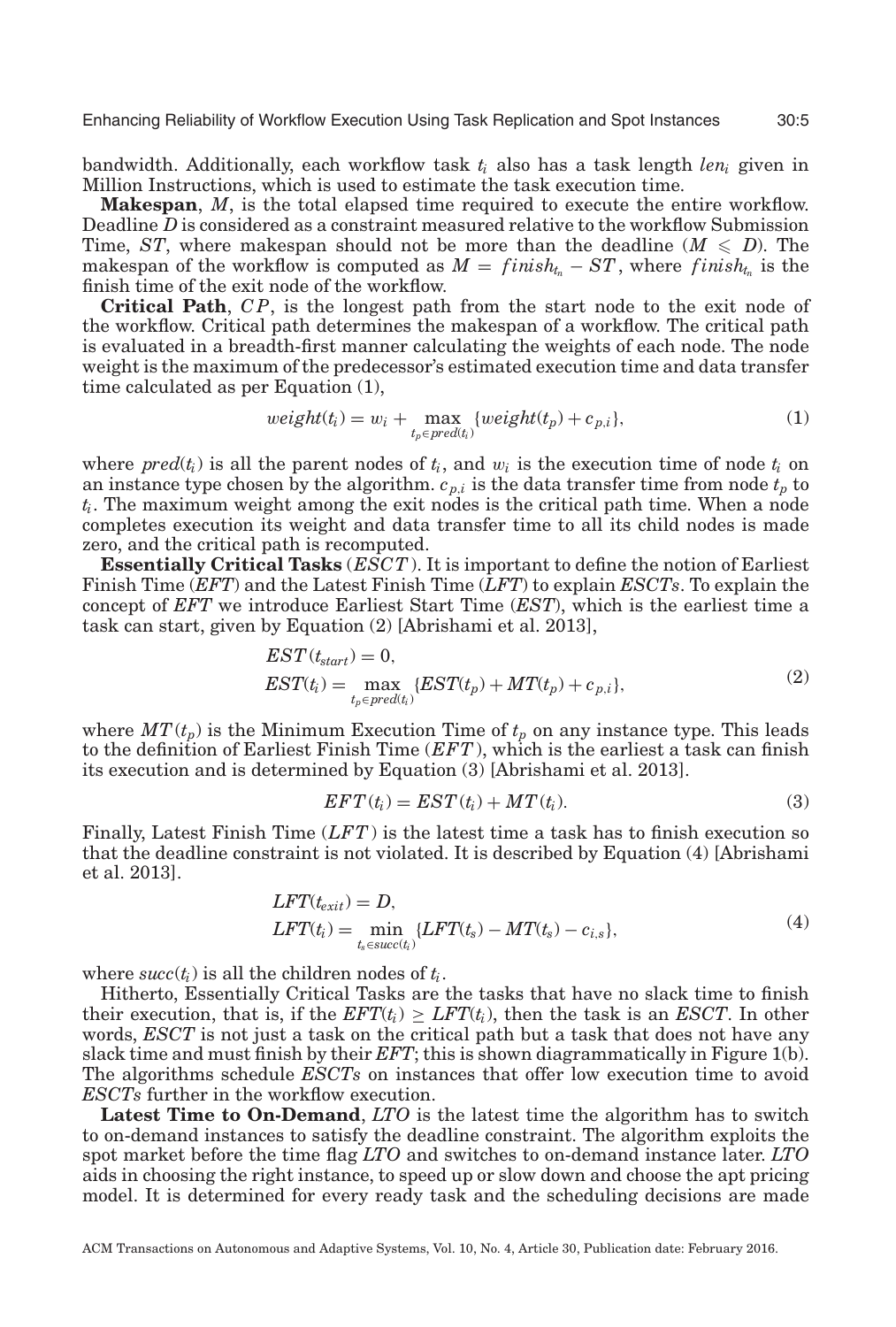<span id="page-5-0"></span>

<span id="page-5-1"></span>Fig. 1. Figure (a) shows a workflow at time *t*0, where there is enough slack time. Under such situation the tasks are scheduled onto spot instances. Figure (b) shows a workflow at time *t*1, where there is no slack time. It also shows some completed tasks. Under such situation, Essentially Critical Tasks (ESCTs) are scheduled onto on-demand instances and replicated on spot instances. Other tasks with slack time are scheduled on spot instances.

| Acronyms    | Description                                  |  |  |  |
|-------------|----------------------------------------------|--|--|--|
| <b>ESCT</b> | <b>Essentially Critical Tasks</b>            |  |  |  |
| LTO         | Latest Time to On-Demand                     |  |  |  |
| EFT         | Earliest Finish Time                         |  |  |  |
| EST         | Earliest Start Time                          |  |  |  |
| LFT         | Latest Finish Time                           |  |  |  |
| MT          | Minimum Execution Time                       |  |  |  |
| EIT         | Expected Idle Time of an instance            |  |  |  |
| <b>GT</b>   | Gratis Time of an instance                   |  |  |  |
| <b>MET</b>  | End time of an Instance                      |  |  |  |
| <b>ECT</b>  | Estimated Completion Time of a task          |  |  |  |
| <b>MST</b>  | Max Start Time of the task                   |  |  |  |
| <b>CPT</b>  | Critical Path Time of the remaining workflow |  |  |  |
| ERT         | Estimated task runtime                       |  |  |  |
| TCT         | <b>Task Completion Time</b>                  |  |  |  |

Table I. List of Acronyms

based on the current time *t* and the *LTO*. *LTO* at time *t* is the difference between the deadline and the critical path  $(LTO_t = D - CP_t)$ , where  $CP_t$  is the critical path at time *t* for the remaining workflow. Additionally, Table [I](#page-5-1) lists all the acronyms used in this article.

**Pricing models.** In our model, we adapt two types of instances from the Amazon model, which vary in their pricing structure. The two pricing models considered are (1) *On-Demand instance*: the user pays by the hour based on the instance type; and (2) *Spot Instance*: users bid for the instance and it is made available as long as their bid is higher than the spot price. Spot prices change dynamically and it can change during the instance runtime. The price of a SI (spot price) is determined by the provider based on the instance type and demand within the data center, among other parameters [Javadi et al. [2011\]](#page-19-5). The spot price of an instance varies with time and it is different for different instance types. The price also varies between regions and availability zones. The users participate in an auction-like market and bid a maximum price they are willing to pay for SIs. The user is oblivious to the number of bidders and their bid prices. The user is provided the resource/instance whenever their bid is higher than or equal to the spot price [amz [2009\]](#page-18-15). However, when the spot price becomes higher than the user bid,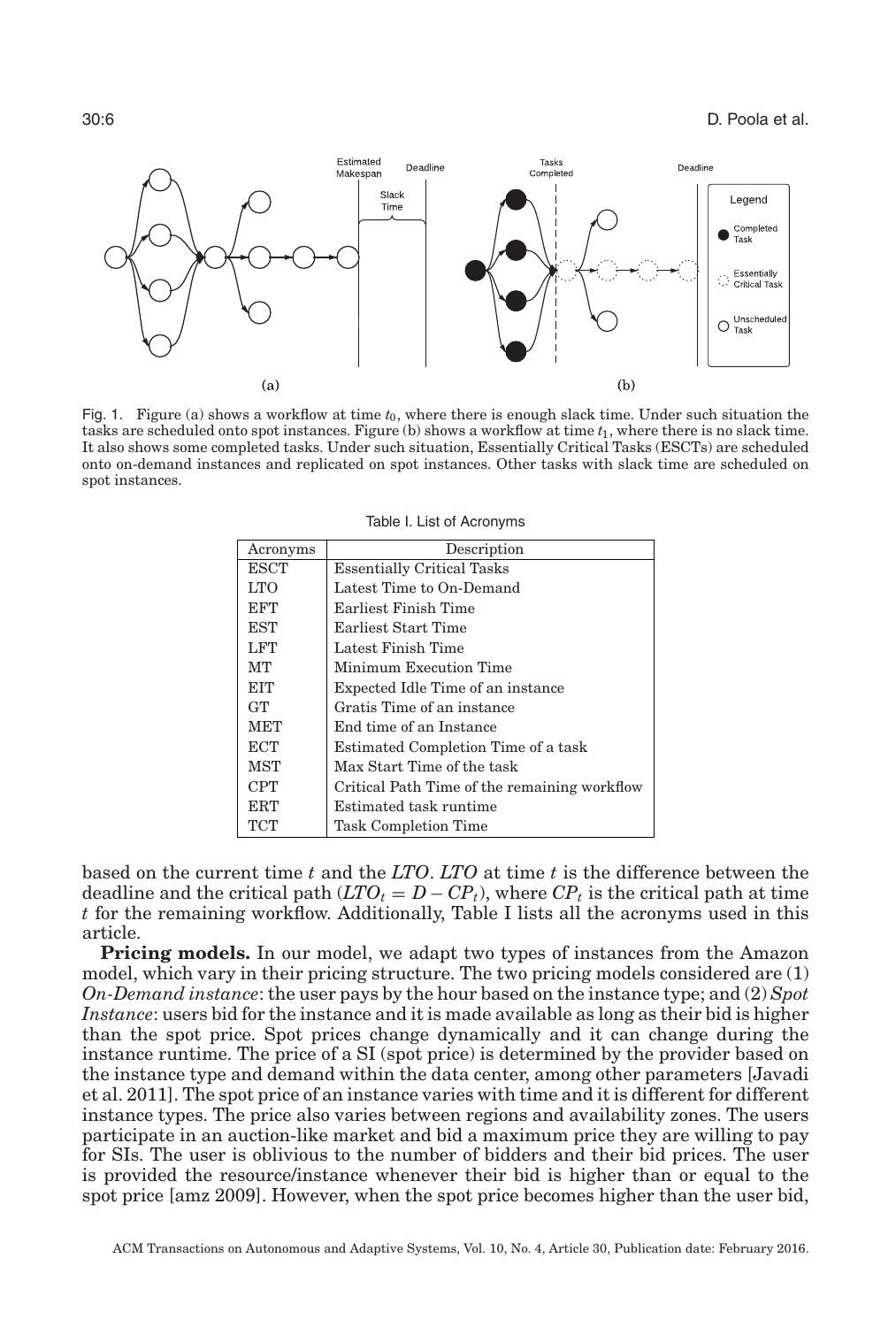<span id="page-6-0"></span>

Fig. 2. System architecture of fault-tolerant workflow management system.

Amazon terminates the resources. Users do not pay the bid price, they pay the spot price that was applicable at the start time of the instance. Users are not charged for the partial hour when terminated by the provider. Nevertheless, when the user terminates the instance, they have to pay for the full hour.

**Total cost**, *C*, is the sum of the cost of all the instances used for the workflow execution, based on their instance type and pricing model. The cost of each instance is calculated as per the Amazon model. If the instance is an on-demand instance, the on-demand price of that instance is used. If the instance is spot, the spot price of the instance is used to calculate the cost. All partial hours are rounded to full hours for both spot and on-demand instances (e.g., 5.1 hours is rounded to 6 hours).

Two metrics are used in this article to measure the **robustness** of a schedule. The first metric is *failure probability*, *Rp*, which is the likelihood of the workflow to fail before the given deadline [Shi et al. [2006\]](#page-19-13), which can be formulated as follows:

$$
R_p = (TotalRun - FailedRun)/(TotalRun), \tag{5}
$$

where *TotalRun* is the number of times the experiment was conducted and *FailedRun* is the number of times the constraint,  $\textit{fnik}_{t_{p}} \leq D,$  was violated. This equation is based on the methodology offered by Dastjerdi and Buyya [\[2012\]](#page-18-16).

The second metric is the *tolerance time*, *Rt*, which is the amount of time a workflow can be delayed without violating the deadline constraint. This provides an intuitive measurement of robustness given the same schedule and resource to task mapping, expressing the amount of uncertainties it can further withstand.

$$
R_t = D - finish_{t_n}.\tag{6}
$$

**Replication factor** is the ratio of the total number of replicas created to the number of workflow tasks. This gives an estimate about the number of replicas created for a workflow with a known number of tasks.

# **4. SYSTEM MODEL**

The system architecture of our fault-tolerant workflow management system is presented in Figure [2.](#page-6-0) The workflow engine acts as a middle layer between the user application and the cloud. Users submit a workflow application into the engine, which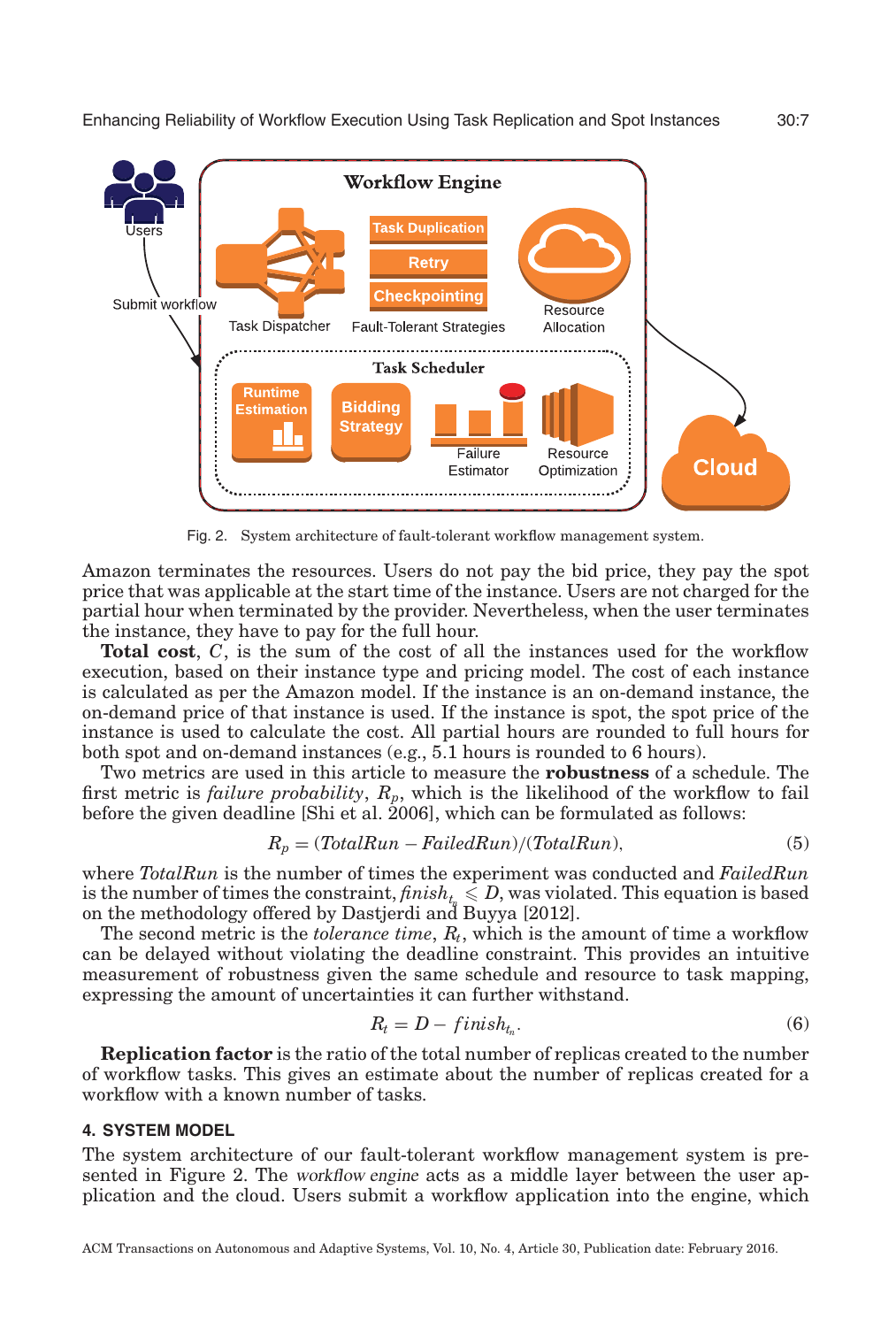schedules the workflow tasks, provides fault tolerance mechanism, and allocates resources in a transparent manner.

The task dispatcher analyzes the data and/or control dependencies between the tasks and submits the ready tasks to the task scheduler. Ready tasks are those tasks whose predecessor tasks have completed their execution and have received all input files, and are prepared to be scheduled.

Fault-Tolerant Strategies. In this article, resource failures are considered, which refer to anomalies. These anomalies are software, hardware, or any other faults in the environment causing disruption in task execution. Failures also arise from out-of-bid events among SIs. As a workflow engine with limited knowledge of the application, replication in time and space are employed to address these failures. Failures in any distributed system including cloud is shown to follow a Weibull distribution [Javadi et al. [2012;](#page-19-14) Yigitbasi et al. [2010;](#page-20-4) Iosup et al. [2007;](#page-19-15) Tang et al. [2014;](#page-20-5) Kondo et al. [2010;](#page-19-16) Litke et al. [2007;](#page-19-17) Plankensteiner et al. [2009\]](#page-19-8). Weibull distibution is used in this article to model resource failures similar to the one used in Javadi et al. [\[2012\]](#page-19-14). To mitigate such failures, fault-tolerant strategies such as task duplication, retry, and checkpointing can be employed. Checkpointing saves states of a running process periodically to a reliable storage. These saved states are called *checkpoints*. The process will be restarted from its last checkpoint or the saved state after a failure.

In this article, we employ task duplication and retry as fault-tolerant mechanisms. Task duplication and resubmission are the most prominent mechanisms used to mitigate failures in most worklfow management systems [Plankensteiner et al. [2009\]](#page-19-8). Here task duplication is used when the deadline is short and resubmission is employed when the deadline is relaxed. These mechanisms are effectively used in a dynamic fashion based on the deadline constraint.

Resource Allocation. The task scheduler chooses the instance type and also the pricing model (e.g., spot or on-demand). This module allocates the appropriate resource as chosen by the task scheduler.

The task scheduler employs a scheduling algorithm to find a suitable cloud resource for every task. The details of the proposed scheduling algorithm are outlined in the next section. This proposed fault-tolerant scheduling algorithm is a generic algorithm that can be used by workflow management system scheduler, provided it supports cloud resources and can provision spot instances.

Runtime Estimation. To determine the runtime of a workflow task on a particular instance type, we use Downey's analytical model [Downey [1997\]](#page-18-17). Downey's model requires a task's average parallelism A, coefficient of variance of parallelism  $\sigma$ , the task length, and the number of cores of the target instance type to estimate the runtime. We have used the model of Cirne and Berman [\[2001\]](#page-18-18) for generating the values of A and  $\sigma$  for each task.This model has been shown to capture the behavior of moldable jobs in parallel production environments. With the use of these two models the task's runtime is estimated on different instance types.

Failure estimator estimates the Failure Probability  $(FP)$  of a particular bid price  $(bid_t)$ based on the spot price history. The history price of one month prior to the start of the execution and the spot prices until the point of estimation is used. The failure probability estimator analyzes the spot price history for the bid value in consideration, for which the total time of the spot price history, *HT*, and the total out of bid time,  $OBT_{bid}$ , for the bid *bid<sub>t</sub>* is measured. The total out of bid time is the aggregated time in history when the spot price was higher than the bid  $bid_t$ . These two factors are used to estimate the probability of failure as shown in Equation (7). This estimation is used while evaluating the bid value and also while scheduling the task.

$$
FP_{bid_t} = OBT_{bid_t}/HT.
$$
\n<sup>(7)</sup>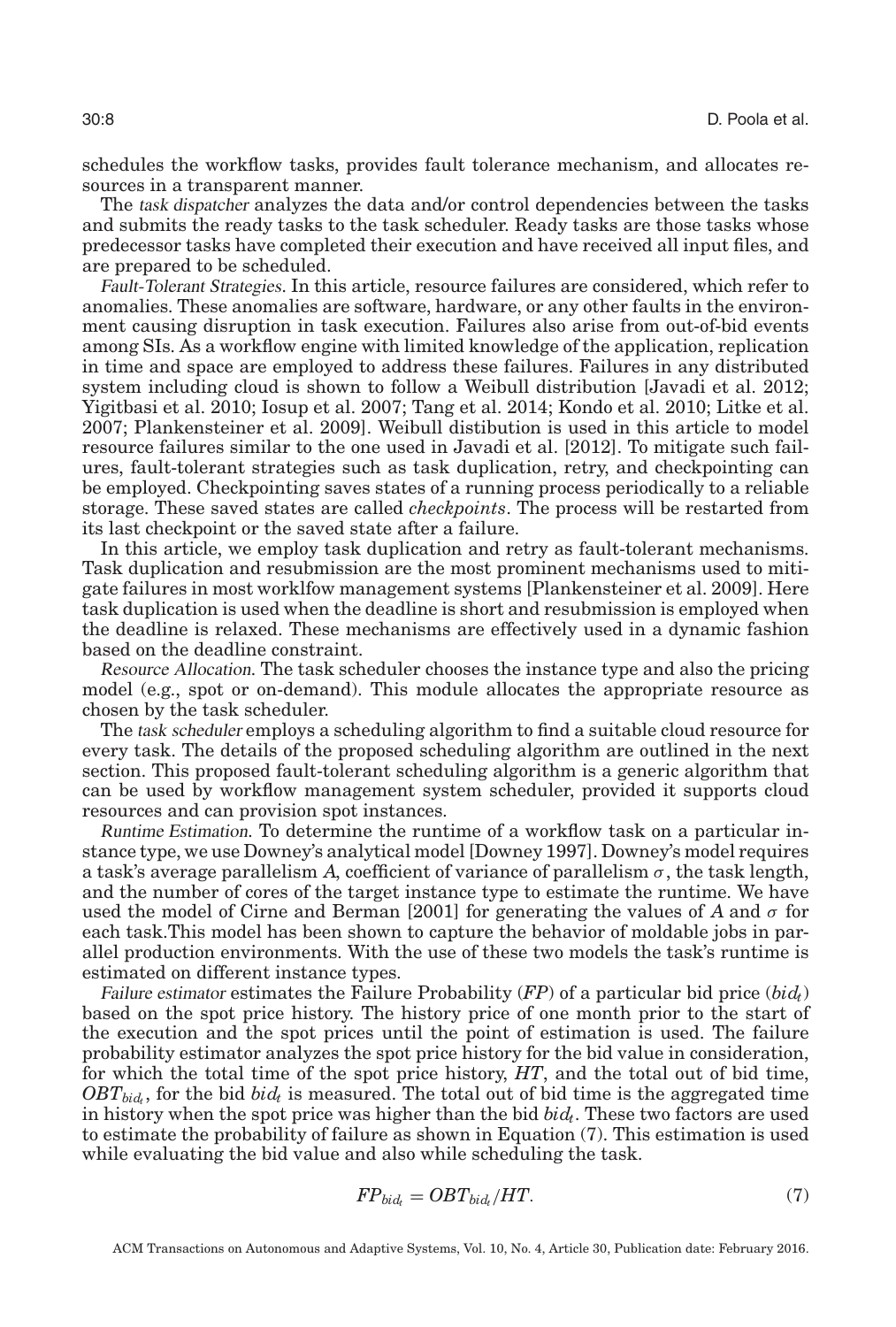Bidding strategy evaluates the bid price that can be used in bidding for a spot instance. The bidding strategy used in this article is explained in detail in Section [5.](#page-8-0)

Resource optimization method ensures that resource utilization is maximized. It tries to minimize the number of resources used for a workflow execution by assigning tasks on already running resources to save cost and also maximize utilization.

The **problem** we address in this work is to find a mapping of workflow tasks onto heterogeneous VM types, using a mixture of on-demand and SIs such that the cost of workflow execution is minimized within the deadline. The schedule should also be robust against resource failures including premature termination of SIs and performance variations of the resources.

**Assumptions:** Data transfer cost between VMs are considered to be zero, as in most public clouds, data transfer inside a cloud data center is free. The data center is assumed to have sufficient resources, avoiding VM rejections due to resource contention. This is not a prohibitive assumption as the resources required are much smaller than the data center capacity.

# **5. PROPOSED APPROACHES**

<span id="page-8-0"></span>Replication is the most widely used mechanism for enhancing availability and reliability of services. Replication can be done either in time (task resubmission) or space (task duplication). The rationale behind task replication with n number of replicas is that it can tolerate (n-1) failures without affecting the makespan of the workflow. The downside of task duplication is consumption of extra resources. Task resubmission or retry is an effective fault-tolerant strategy where tasks are resubmitted onto a new resource only when resources fail, hence it is cost effective although it increases the makespan of the workflow.

In this article, the proposed heuristic employs both these fault-tolerant mechanisms. When the deadline is short, it employs task duplication and as the deadlines become lenient it employs task retry to mitigate failures. The working of this heuristic is depicted in Figure [1.](#page-5-0) The proposed heuristics are detailed in the next subsection.

### **5.1. Heuristics**

Scheduling workflow tasks onto heterogeneous VMs is an NP-Complete problem [Johnson and Garey [1979\]](#page-19-18). Hence, we propose an adaptive, just-in-time heuristic. The task dispatcher dispatches ready tasks to the scheduler. It monitors the execution of tasks and resubmits the task if it fails, or submits the child task when all its parent tasks have completed execution. The scheduler maps these ready tasks onto the best suitable resource, such that cost and makespan is minimized and the schedule is fault tolerant. We detail the working of the proposed heuristics in this section.

Once the scheduler receives a task from the task dispatcher, it estimates the critical path. The critical path will potentially be different for every instance type used to estimate it. Therefore, after a task completes its execution, its critical path weight is made zero and for every ready task the critical path time is recomputed. Based on the deadline and the estimated critical path time, the time flag LTO is computed. The difference between LTO and the current time dictates the type of resource and the pricing model that will be selected.

The heuristic acts based on the position of the time flag LTO with respect to the current time. We explain the heuristics in four possible scenarios. Scenarios 1 and 2 are when LTO is ahead of the current time connoting sufficient slack time to complete workflow execution before the deadline. Under such circumstances, tasks are mapped to spot instances. Scenario 1 illustrates the task mapping onto running instances to consolidate resource usage reducing cost and time. In scenario 2 tasks are mapped onto new spot instances, when no suitable running instance was found. On the other hand,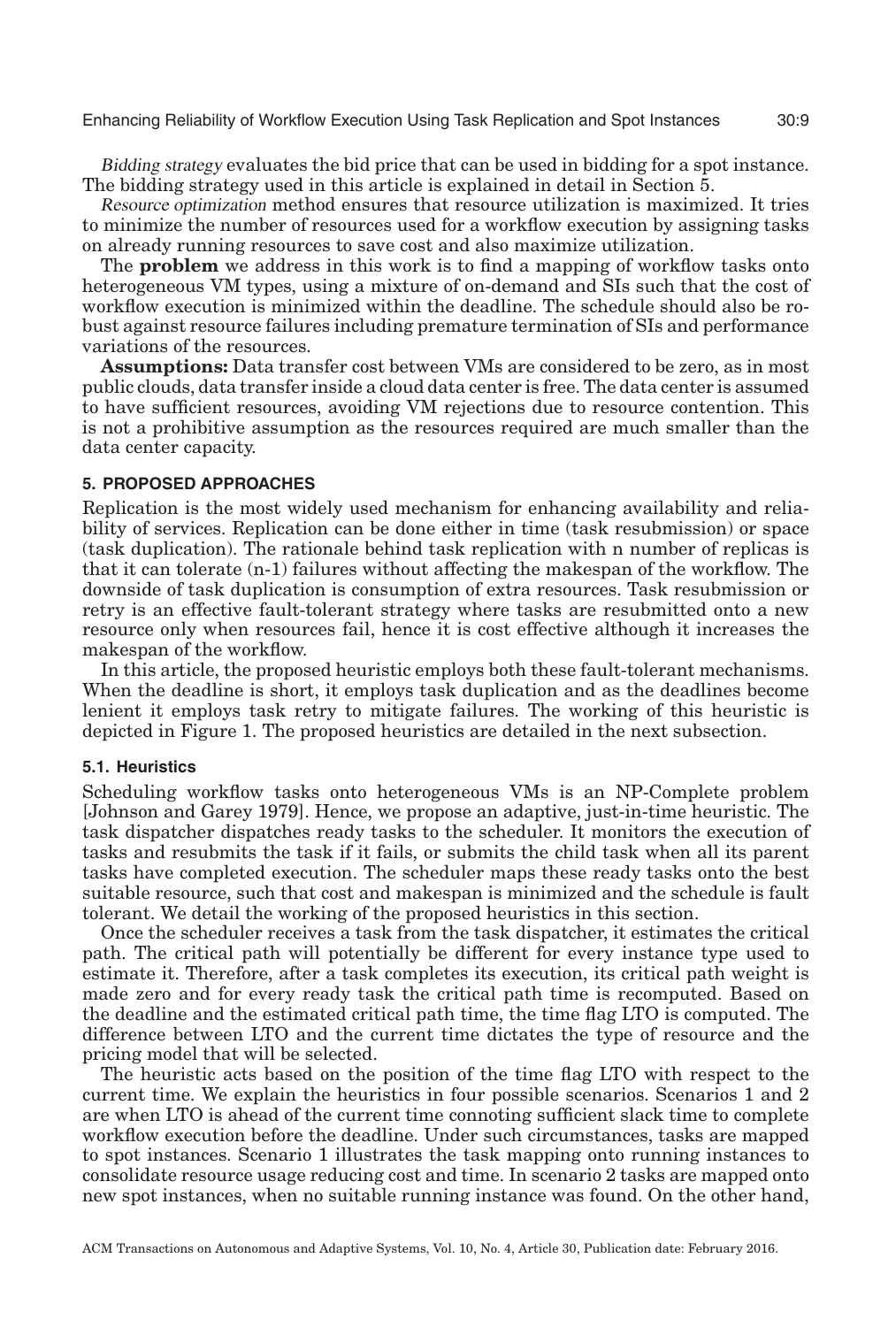```
ALGORITHM 1: FindFreeSlot(t, InstanceList, P)
   input: task t, InstanceList, PriceModel P
   output: Suitable VM
 1 types \leftarrow available instance types;
 2 estimates ← compute estimated runtime of task t_i on each type ∈ types;
 3 minComplTime ← MaxValue;
 4 for ∀v ∈ InstanceList do
5 if P = ANY or v. pricemodel = P then
\begin{array}{c|c} \n6 & \n\end{array} ERT \leftarrow estimates(t<sub>v</sub>);<br>
6 F \leftarrow MET \leftarrow EIT:
           GT \leftarrow MET - EIT;\mathbf{8} | ECT ← D – CPT – ERT;
9 if EIT ≤ MST and ERT ≤ GT then
10 | | TCT \leftarrow EIT + ERT;11 if TCT < ECT and TCT < minComplTime then
12 i i minComplTime \leftarrow TCT;
13 bi \vert bi \vert suitableVM \leftarrow v;
14 return suitableV M;
```
in scenarios 3 and 4, when the LTO is before the current time, then the algorithm has to choose an expensive and high performing machine to speed up the execution to meet the deadline. Here, tasks are duplicated to provide fault tolerance as there is no slack time. Replication is done on spot instances to save cost. Hitherto, fault tolerance is achieved by replication. Tasks are either replicated in time or in space based on the deadline, LTO, and the current time.

5.1.1. Scenario 1: Mapping Task on Already Running Spot Instances. First, let us consider the case in which the LTO is conveniently ahead of the current time. In such a case, the algorithm first tries to map the tasks onto spot instances as they are cheap and even if they fail due to out-of-bid events, there is enough slack time to rerun them. Before mapping onto spot instances the heuristic searches for free slots among the resources already in use. If no free slot is found, the scheduler searches for resources, which are running and can finish within the task's latest finish time. The latest finish time is the time beyond which if any delay occurs it will violate the workflow deadline.

**Free slots** are unused idle time periods in instances before the end of their charged time period. Algorithm 1 describes the methodology of finding these free slots. This method explores only among the specified instances of a particular price model stated by the function call. Here, for every instance in use, the time it will become idle is estimated, that is, Expected Idle Time (*EIT*). Further, Gratis Time (*GT*) is computed, which is the difference between *EIT* and the end time, *MET*, until which the machine is leased. This gives an estimate of the available idle time in that resource. Furthermore, Estimated Completion Time (*ECT*) and Max Start Time (*MST*) for the task is estimated. *ECT* is computed as shown in line 8 of Algorithm 1, where *ERT* is the Estimated task Runtime on that instance type and *CPT* is the Critical Path Time, which is the time taken on the slowest instance. ECT is a virtual task deadline indicating that the task has to finish within this time to avoid any delay. Hence, the task has to complete its execution before *ECT*. If the conditions  $EIT \leq MST$  and  $ERT < GT$  are met, then task completion time (*TCT*) is computed as shown in line 10. Finally, the suitable instance is selected if the *TCT* on that instance is less than the *ECT* and its *TCT* is the minimum among all considered instances.

In the event when no free slots are found, the algorithm finds a suitable running instance that can be used instead of starting a new instance. The rationale being that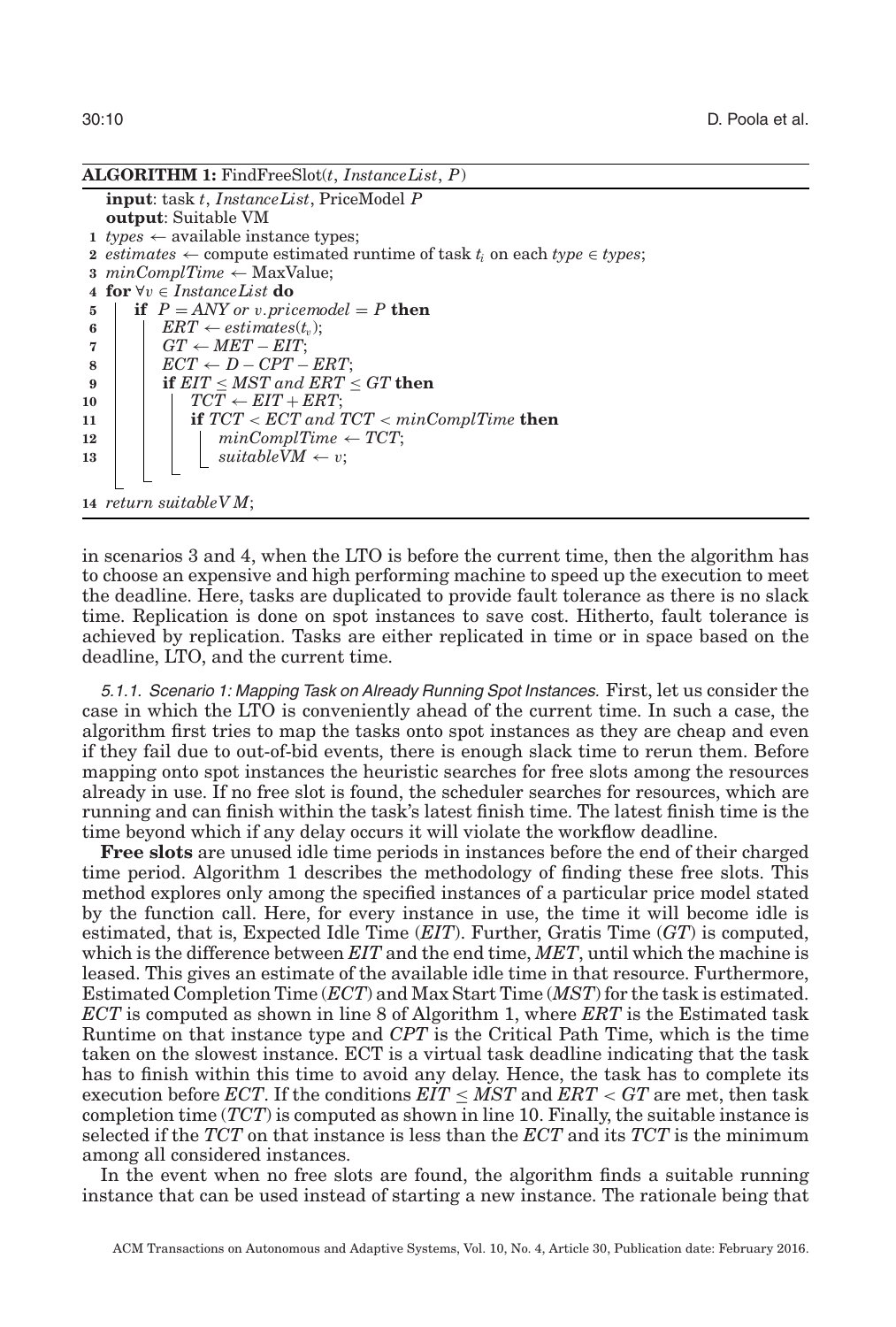<span id="page-10-0"></span>

Fig. 3. Generation of bid value through Intelligent Bidding Strategy.

such instances are readily available, saving boot time. The method *FindRunningVM* is very similar to the method *FindFreeSlot*, the prominent difference being in line 9 of Algorithm 1, where the condition  $ERT \le GT$  is omitted. In other words, the algorithm does not validate if the estimated task runtime is less than or equal to the gratis time.

5.1.2. Scenario 2: Mapping Task on <sup>a</sup> New Spot Instance. When no running instance has either a free slot or is capable of honoring the deadline, the heuristic investigates further and checks whether there is sufficient time to run on a new spot instance. If so, the bid price is estimated using a bidding strategy, then the failure probability for that bid price is estimated. Here, **Intelligent Bidding Strategy** is used to estimate bid prices, which was proposed in Poola et al. [\[2014\]](#page-19-3). This strategy takes into account the current spot price  $(p_{spot})$ , on-demand price  $(p_{OD})$ , *LTO*, *FP* of the previous bid price, the Current Time (*CT*),  $\alpha$ , and  $\beta$ .  $\alpha$ , as seen in Equation (8), dictates how much higher the bid value must be above the current spot price. The lower the value of  $\alpha$ , the higher is the value of the bid with respect to the spot price.  $\beta$  determines how fast the bid value reaches the on-demand price. The increase in bid price closer to the on-demand price as the *CT* reaches closer to the *LTO* is attributed to the parameter β. The higher the value of β, the faster the bid reaches closer to on-demand price. *FP* of the previous bid is used as a feedback to the current bid price; the current bid price varies in accordance to the *FP* adding intelligence to the bidding strategy. The bid price is calculated as per Equation (8). The bid value increases gradually with the workflow execution and as the *CT* moves closer to the *LTO*. The bid starts around the initial spot price and ends closer to the ondemand price. The rationale of increasing the bid price is to lower the risk of out-of-bid events as the execution nears the *LTO* making sure that the deadline constraint is not violated. Figure [3](#page-10-0) shows the bid price (BID) generated by the bidding strategy as explained earlier for the spot price at different *LTO* times. It also shows that the bid value steeps up toward the end to reach closer to the on-demand price. The bidding strategy considers all these factors and calculates a bid value in accordance to the situation.

$$
bid = e^{\gamma} * p_{OD} + (1 - e^{\gamma} * (\beta * p_{OD} + (1 - \beta) * p_{spot})),
$$
  
where,  $\gamma = (-\alpha (LTO - CT))/FP$ . (8)

5.1.3. Scenario 3: Mapping Task to an On-Demand Instance. Let us now examine the case where LTO is behind the current time, that is, there is no slack time, or when the estimated bid price is higher than the on-demand price, or the failure probability is higher than the threshold. In such cases the algorithm tries to find a suitable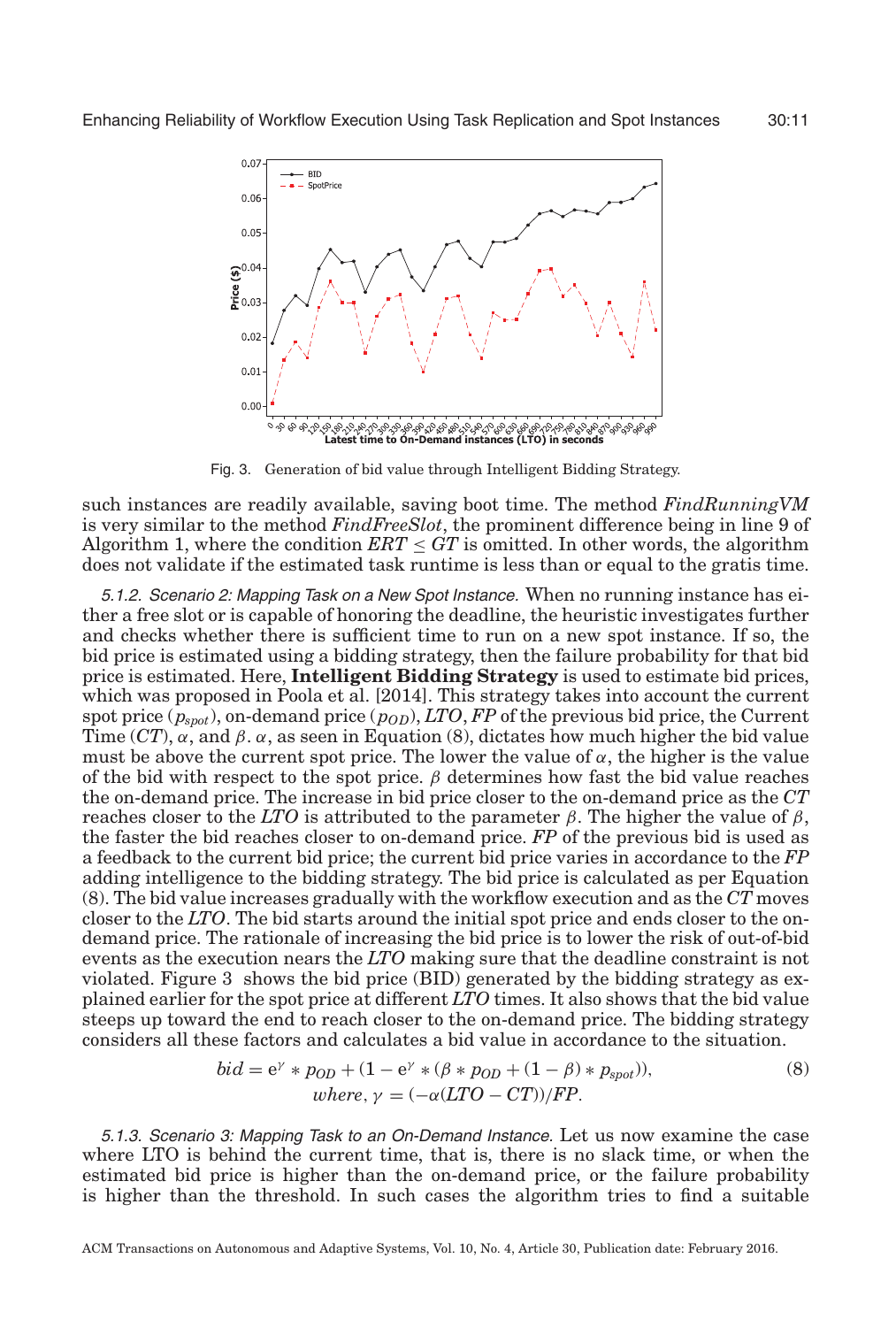#### **ALGORITHM 2:** Schedule(t)

**input**: task *ti* **output**: DecisionList /\* Variable Initializations \*/  $\nu$ ms  $\leftarrow$  all VMs currently in the pool; *types*  $\leftarrow$  available instance types; *estimates* ← compute estimated runtime of task  $t_i$  on each *type* ∈ *types*; *decisionList* ← null; Recompute *CP* and *LTO*. *timeLe f t* = *LTO* − *currentTime* **if** *timeLeft* > *0* **then** // If there is sufficient slack time, then find a running instance *decision* ← **FindFreeSlot**( $t_i$ , *vms*, PriceModel.ANY); **if** *decision.allocated* = *true* **then** *decisionList.add(decision)*; **if** *decision.allocated* = *false* **then**  $\vert$  *decision*  $\leftarrow$  **FindRunningVM**( $t_i$ , *vms*, PriceModel.ANY); **if** *decision.allocated* = *true* **then** *decisionList.add(decision)*; *timeLeft* = *timeLeft* − *vmInitTime* **if** *timeLeft* > *0* **then** // Initialize a new spot instance as no running instance was found  $\vert$  *bid* ← **EstimateBidPrice**( $t_i$ , *type*); **if** *bid* > *on-demand price* **then** Map to on-demand instance and *decisionList.add(decision)*. *failProb* ← **EstimateFailureProbability**(*bid*); **if** *failProb* < *threshold* **then** 20 | | Map to spot instance and *decisionList.add(decision)*; *InstanceList* ← **FindSuitableInstances**( $\mathcal{CP}, \mathcal{D}$ ); // Find Instance types that can honor the deadline /\* Finding on-demand instances as sufficient slack time is not available \*/ *decision* ← **FindFreeSpace**( $t_i$ , *InstanceList*, PriceModel.ONDEMAND); **if** *decision.allocated* = *true* **then** *decisionList.add(decision)*; **if** *decision.allocated* = *false* **then**  $\vert$  *decision* ← **FindRunningVM**( $t_i$ , *InstanceList*, PriceModel.ONDEMAND); **if** *decision.allocated* = *true* **then** *decisionList.add(decision)*; *decision* ← **FindCostPerfEffectiveVM**(*ti*, *InstanceList*); // Finding an appropriate new on-demand instance compute *EFT* and *LFT* for task *ti* **29 if** *Number of Replicas of t<sub>i</sub>*  $\leq$  1 **then** /\* Task Duplication under short deadline \*/ **if**  $EFT+V$  *MinitTime*  $\geq$  *LFT* **then unusedInstance**  $\leftarrow$  instances not used to map replicas of  $T_i$  *repDecision* ← **FindFreeSpace**( $t_i$ , *unusedInstance*, PriceModel.ANY);<br> **33 if**  $repDecision\_allowated = true$  **then**  $decisionList.add(repDecision)$ : *if*  $repDecision. allocated = true$  **then**  $decisionList.add(repDecision);$  **if** *repDecision.allocated* = *false* **then** *repDecision* ← **FindRunningVM**(*ti*, *unusedInstance*, PriceModel.ANY); **if** *repDecision.allocated* = *true* **then** *decisionList.add(repDecision)*; **if** *null* = *repDecision* **then** *InstanceList* ← **FindSuitableInstances**(*C P*, *D*)  $\mathbf{39}$  | | *InstanceType* ← **FindCostPerfEffectiveVM**( $t_i$ , *InstanceList*);  $\vert$  **bid** ← **EstimateBidPrice**( $t_i$ , *InstanceType*); **if** *bid* > *on-demand price* **then** Map to on-demand instance and *decisionList.add(repDecision)*. Map to spot instance and *decisionList.add(repDecision)*;

**44** return *decisionList*;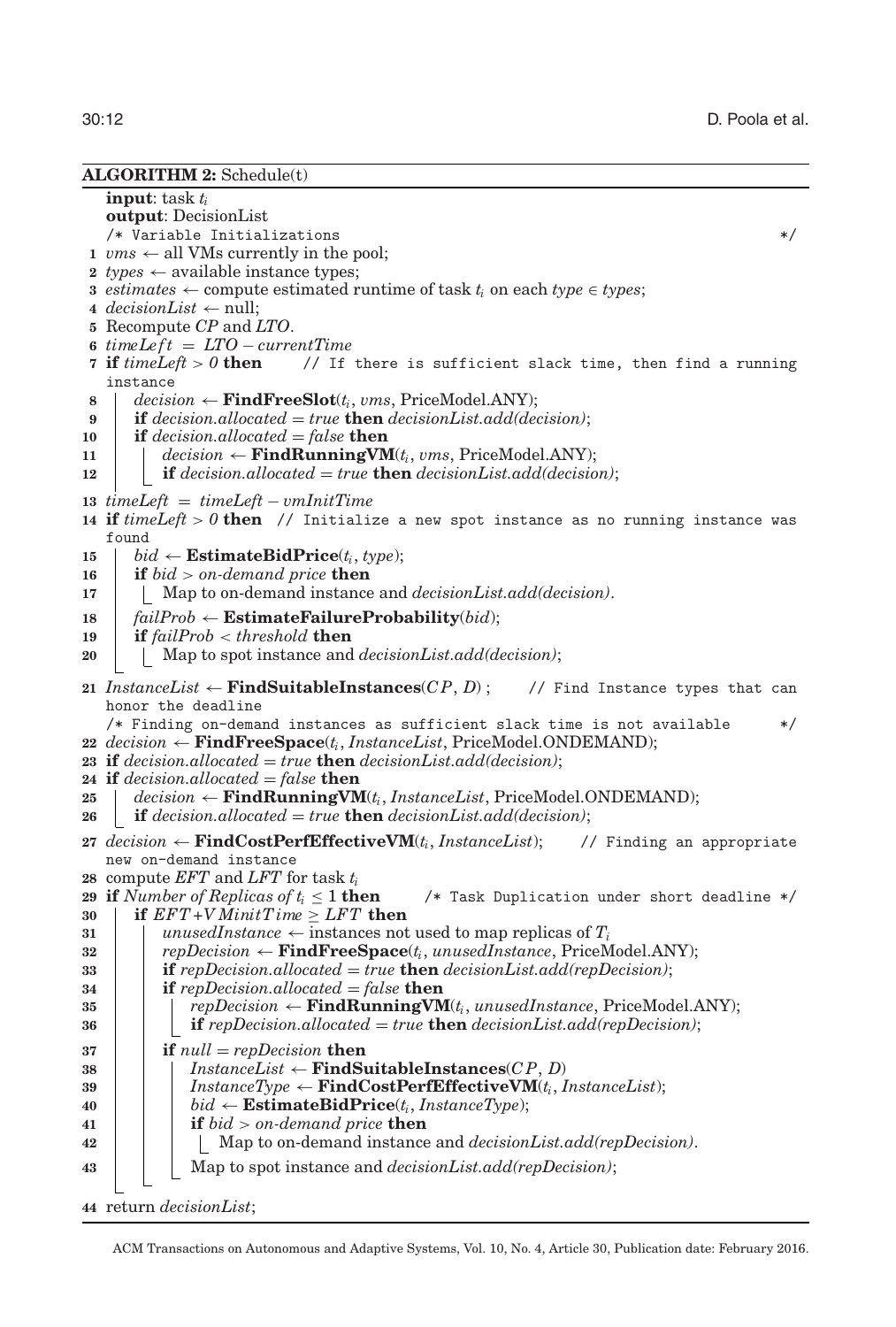**ALGORITHM 3:** FindSuitableInstances(estimates)

```
input: estimates
   output: Eligible Instance List
 1 types \leftarrow available instance types;
 2 InstanceList ← null
3 for ∀i ∈ InstanceTypes do
4 \mid CPTasks \leftarrow computeCPTasks(i);5 prevTask \leftarrow null;
6 \mid CPTime \leftarrow 0;7 for ∀t ∈ CPTasks do
8 if prevTask \neq null then
9 edgeTime ← edgeTime(prevTask,t);
10 cance \qquad c \qquad CPTime + = estimates(t) + edgeTime;
11 prevTime \leftarrow t;
12 totalCPTime = CPTime + VMInitTime;
13 if totalCPTime ≤ D − currenttime then
14 InstanceList.add(i);
15 return InstanceList;
```
on-demand instance, as on-demand instances have higher QoS guarantees. Before finding an instance, a list of suitable instance types that can honor the deadline are found as shown in Algorithm 3.

In this method, **Find Suitable Instances**, critical tasks are determined for every instance type. Ideally, the critical path can vary for different instance types and so do the tasks on it. In other words, tasks have different runtimes on different instance types and therefore, critical path will also change based on the instance type used to estimate. Hence, this method evaluates the critical path per instance type and maintains a list of critical tasks per instance type. This computation is done initially, and when a task finishes execution, the task dispatcher checks whether the task was critical and if it was the critical paths for those instance types (i.e., where the completed task was critical) are recomputed. This increases efficiency and avoids computing critical paths for every task mapping. Once the critical path tasks are computed, lines 7–12 adds the task runtime, the transfer time for all the tasks on the critical path. Finally, the total critical path time is computed and if this is less than the remaining deadline, then the instance type is added into the eligible instance list.

This instance list is a list of instance types that can comply with the deadline constraint. Akin to scenario 1, the algorithm first tries to find a free slot among the instance list; if no free slot is found, then an instance is found among the running instances that can execute the task without delaying the deadline. If no instances are found, then *FindCostPerfEffectiveVM* method calculates the cost of the estimated critical path times with their respective on-demand prices. The instance that can execute with the lowest cost is selected. The algorithm does not select an instance type with lowest price; it selects an instance whose price to performance ratio is the lowest.

5.1.4. Scenario 4: Task Duplication Under Short Deadline. Critical tasks are replicated to provide fault tolerance when the deadline is short. We propose two variants of this heuristic. The two heuristics are very similar, with the difference being the tasks they replicate.

**Essential Critical Path Task Replication (ECPTR)** heuristic: Algorithm 2 details its working. Here, when the LTO has passed the current time, and the task has no slack time, then a replica is created. In other words, all ESCTs are replicated. Similar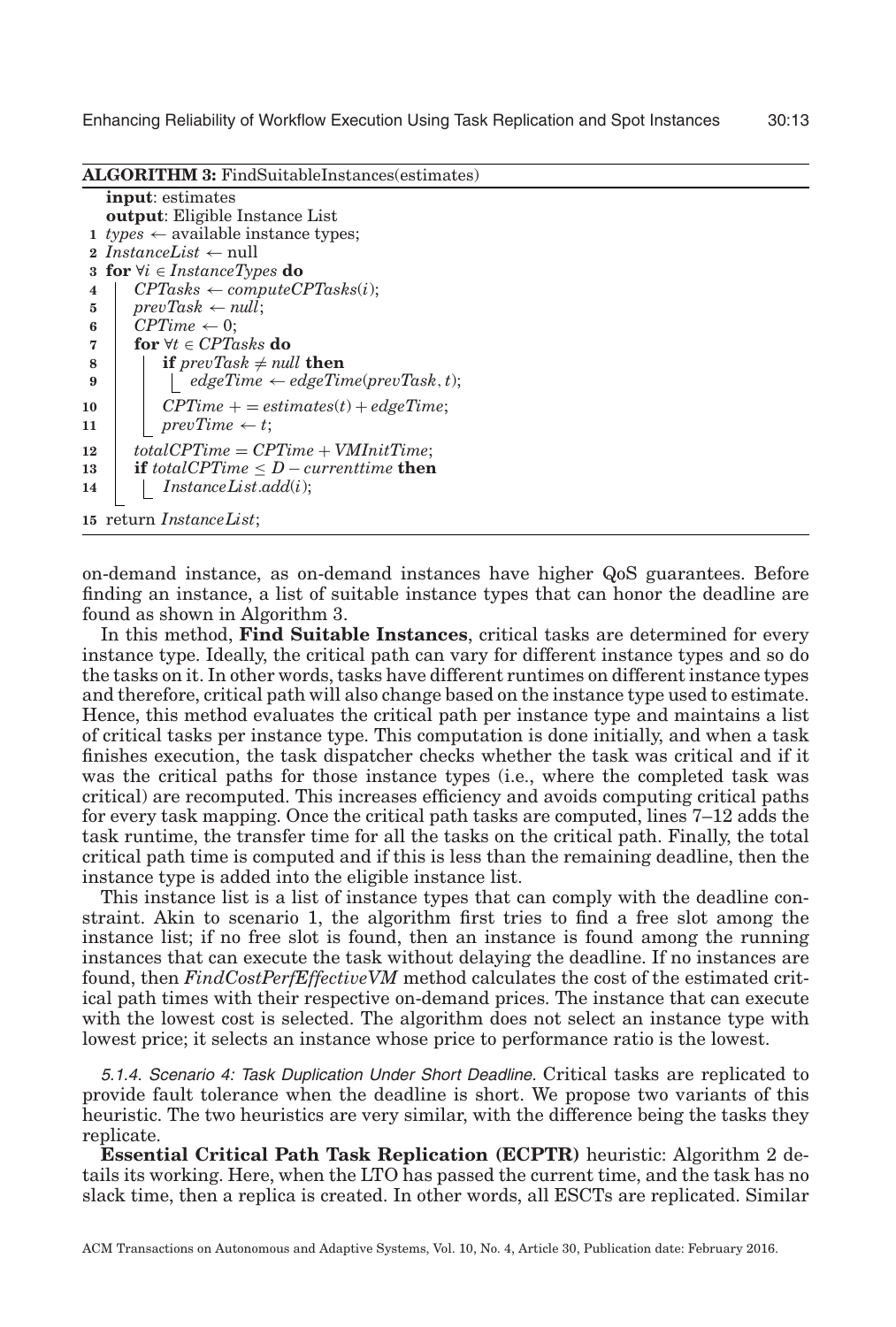to the scenarios presented before, first free slots are found among the instances that have not been used to map the replicas of the task considered. If no free slots are found, then a running instance is found that can be used to the map the task without violating the deadline. When neither free slots nor running instances are found, the heuristic maps the replica onto a spot instance. The type of spot instance is decided by methods *FindSuitableInstances* and *FindCostPerfEffectiveVM* as shown in lines 38 and 39. Finally, using the bidding strategy a bid price is estimated for the spot price and if this bid price is less than the on-demand price, then a spot instance is instantiated mapping the replica task.

Furthermore, when a resource fails, the tasks on the resource are resubmitted as ready tasks to the scheduler. In such case, the task duplication is done only when the number of replicas of the task is zero or one as shown in line 29. In other words, we do not have more than one replica at any particular time for a given task. When the execution of the task finishes, all the replicas are terminated, so that the resources can be freed to accommodate other tasks.

The other heuristic is **Critical Task Replication (CTR**). Here, all the critical tasks are replicated, that is, once the LTO has moved past the current time then all tasks are replicated. The replicated tasks are mapped to spot instances to minimize cost. This heuristic is very similar to Algorithm 2, the only difference being, the validation in line 30 is omitted in this heuristic. In other words, under short deadline all tasks will be replicated, although only one replica will be created for a given task at any time.

# **5.2. Time Complexity**

The time complexity for calculating the critical path and recomputing the same for all ready tasks is  $O(n^2)$  in the worst case, where *n* is the number of tasks. The complexity of algorithm for finding a suitable instance for every task is  $O(n)$ . The complexity of finding the suitable instance depends on the number of instances considered, which is negligible. Hence, the asymptotic time complexity of the algorithm is  $O(n^2)$ .

### **6. PERFORMANCE EVALUATION**

# **6.1. Simulation Setup**

We used CloudSim [Calheiros et al. [2011\]](#page-18-19) to simulate the cloud environment. It was extended to support workflow applications. It was also extended to model the Amazon spot market. It uses Amazon spot market traces to simulate spot prices.

**Application Modeling:** The Laser Interferometer Gravitational Wave Observatory (LIGO) workflow with size of 1,000 tasks was considered. Its characteristics are explained in detail by Juve et al. [\[2013\]](#page-19-19). This workflow covers all the basic components such as pipeline, data aggregation, data distribution, and data redistribution.

**Resource Modeling:** A cloud model with a single data center is considered. The VMs/cloud resources are modeled similar to Amazon EC2 instances. We have considered nine instance types (m1.small, m1.medium, m1.large, m1.xlarge, m3.xlarge, m3.2xlarge, m2.xlarge, m2.2xlarge, m2.4xlarge) for on-demand instances and SIs. The prices of on-demand instances are adapted from the Linux based instances of Amazon EC2 US West region (North California Availability Zone (AZ)). The spot price history is taken from the same region from the period of June 2014–September 2014. The characteristics of the spot prices for all instances are given in the Table [II.](#page-14-0) Here, we have reported the average spot price, standard deviation (St Dev), and minimum and maximum spot prices for the period considered and also the peaks, which is the number of times the spot price was higher than its on-demand price. A charging period of 60 minutes is considered. A boot/startup time of 100 seconds is considered for each instance [Ming and Humphrey [2012\]](#page-19-7).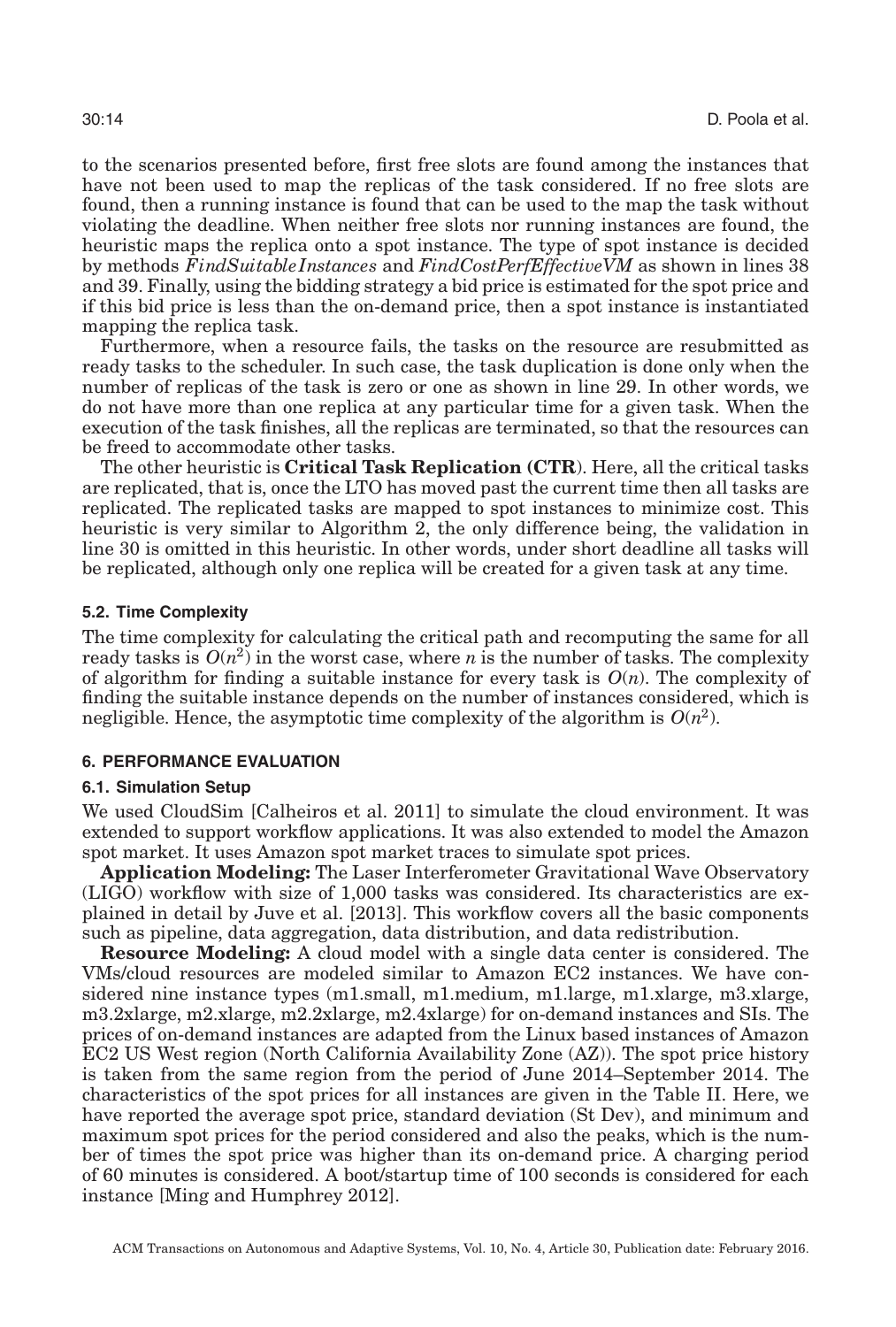<span id="page-14-0"></span>

| Instance   | Average  | St Dev   | Max          | Min    | Peaks          |
|------------|----------|----------|--------------|--------|----------------|
| m1.small   | 0.063283 | 0.055774 | 0.24         | 0.0071 | 570            |
| m1.medium  | 0.008131 | 7.30E-05 | 0.0085       | 0.008  | 0              |
| m1.large   | 0.0163   | 5.79E-04 | 0.025        | 0.016  | $\Omega$       |
| m1.xlarge  | 0.229384 | 0.478334 | 1.92         | 0.0322 | 132            |
| m2.xlarge  | 0.042649 | 0.116727 | 1.07         | 0.0161 | 18             |
| m2.2xlarge | 0.089227 | 0.204482 | 2.45         | 0.0321 | 48             |
| m2.4xlarge | 0.115971 | 0.160712 | $\mathbf{2}$ | 0.0645 | $\overline{2}$ |
| m3.xlarge  | 1.37942  | 1.763904 | 6            | 0.5    | 167            |
| m3.2xlarge | 1.495879 | 0.544046 | $\mathbf{2}$ | 0.064  | 64             |

Table II. Spot Instance Characteristics for US West Region (North California AZ)

**Failure Modeling:** Failures are modeled by Weibull distribution similar to many other prominent works [Javadi et al. [2012;](#page-19-14) Yigitbasi et al. [2010;](#page-20-4) Iosup et al. [2007;](#page-19-15) Tang et al. [2014;](#page-20-5) Kondo et al. [2010;](#page-19-16) Litke et al. [2007;](#page-19-17) Plankensteiner et al. [2009\]](#page-19-8). We assume these resources to be fail-stop processors, implying that after a failure the resource does not become available again. Further, the failures are considered to be independent. The distribution models the time to failure for a particular resource. The parameters of the Weibull distribution are modeled similar to the parameters used in Javadi et al. [\[2012\]](#page-19-14).

**Baseline Algorithms:** We compare our proposed heuristics, ECPTR and CTR (detailed in Section [5\)](#page-8-0) with two baseline approaches:

(1) *Conservative with Intelligent Bidding (CIB)*: This approach was proposed in Poola et al. [\[2014\]](#page-19-3), which also uses spot instances to reduce cost. It uses retry as a faulttolerant mechanism, whereas the proposed solution in this article uses both retry and replication. This is one of the few works that use spot instances for workflow scheduling for fault tolerance, hence we use this as a baseline for our work.

(2) *Essential Critical Path Task Replication without Resource Maximization Algorithm (ECPTRRM)*: We introduced this approach, which is similar to ECPTR without resource utilization maximization. This algorithm performs similarly to ECPTR but does not place tasks on the same resource maximizing its usage. ECPTRRM demonstrates the effect of maximizing resource utilization on makespan and cost.

### **6.2. Results**

In this section, we analyze the performance of our heuristics. We investigate them on the parameters of fault tolerance, makespan, cost, and resource utilization. Each experiment was run 100 times, with each run starting at a different point in the trace. In other words, for each run we choose a date and time randomly between the start date and end date of the spot market trace to create randomness in the spot prices. We have run for three different combinations of deadline: (1) short deadline (35,000–45000), (2) moderate (47,500–57,500), and (3) relaxed deadline (60,000–70,000) as shown in Figures 4–10. Next, we present results and their analysis on the performance of our heuristics with regard to different parameters.

6.2.1. Fault Tolerance. Providing fault-tolerant schedules is the main objective of this proposed algorithm. Figures 4 and 5 show the performance of our heuristics with respect to two metrics, failure probability and tolerance time. The details of the metrics were mentioned earlier in Section [3.](#page-3-0)

The failure probabilities of the different algorithms are shown in Figure 4. It can be observed that under relaxed deadline, all algorithms have substantially lower failure probabilities. When the deadline is short, it can be observed that the heuristics CTR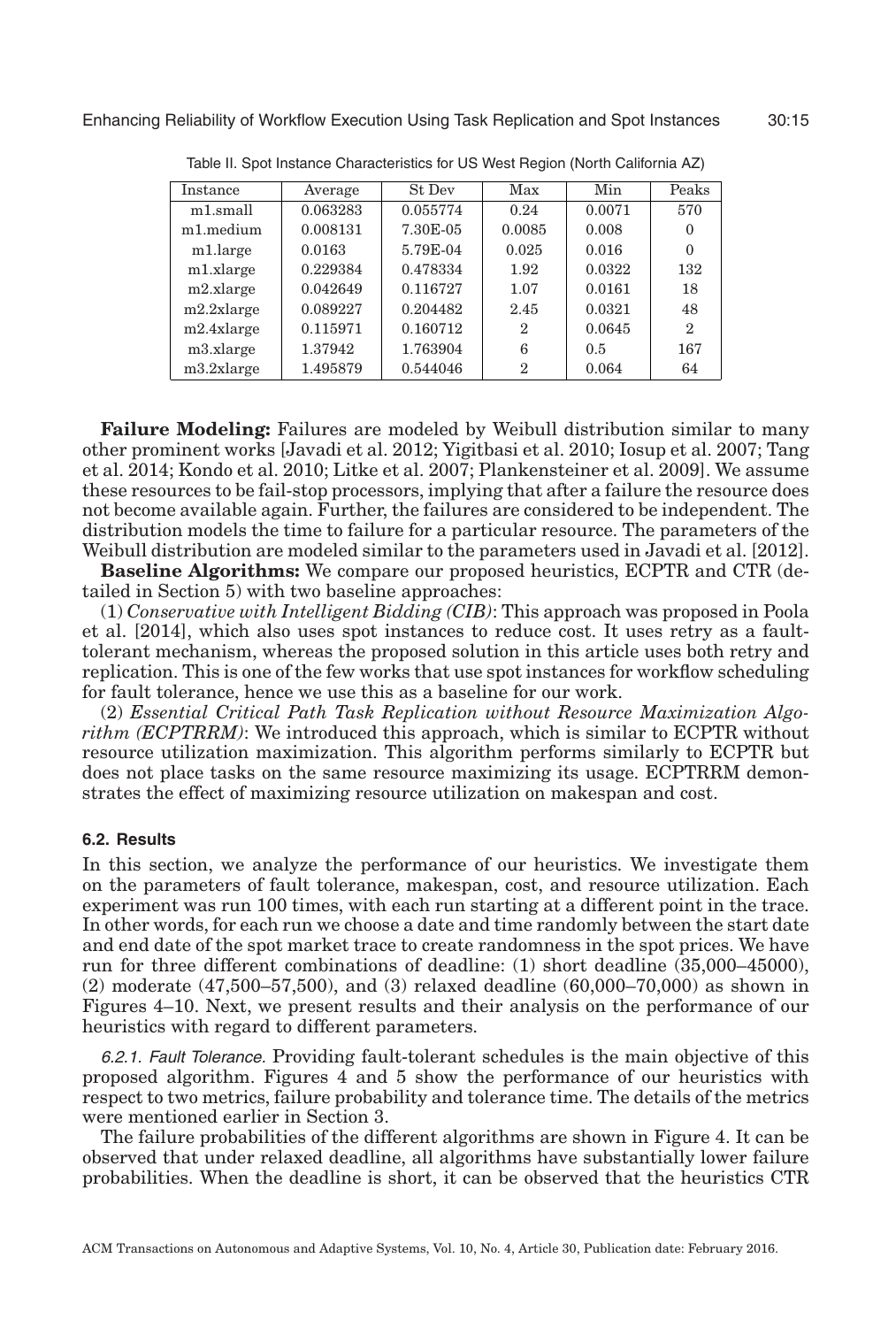

Fig. 4. Failure probability of algorithms with varying deadline.

<span id="page-15-0"></span>

Fig. 6. Mean makespan of the proposed algorithms against the baseline with varying deadlines (with 95% confidence interval).

and ECPTR perform considerably better than the baseline CIB. Failure probabilities of CTR and ECPTR are lower than CIB by 79.75% and 72.36%, respectively, on average under short deadlines. This is a strong indication that our heuristics have a high probability of success in spite of failures in the environment.

Figure 5 depicts the results with respect to the tolerance time. It can be observed that the baseline algorithm CIB has negative tolerance time under short deadlines. This implies that CIB algorithm is not fault tolerant under short deadline, whereas on the other hand, both the proposed heuristics CTR and ECPTR have significantly positive tolerance time. This suggests that they are fault tolerant and can withstand more failures and performance variations given the same schedule. It is also evident from the figure that ECPTR has a higher tolerance time than CTR and this difference becomes larger as the deadline becomes relaxed. Additionally, the tolerance time of CIB and ECPTR become similar as the deadline is relaxed. This is due to the fact that CIB and ECPTR perform similarly to each other under relaxed deadlines.

6.2.2. Effect on Makespan. Makespan is the other important objective that we consider. We attempt to minimize it especially when the deadline is short. Figures [6](#page-15-0) and [7](#page-15-1) are presented, showing the performance of our algorithms with respect to makespan. The working of our algorithms with respect to the baseline algorithm is depicted in Figure [6.](#page-15-0) Additionally, the effect of resource maximization on makespan is shown in Figure [7.](#page-15-1)

The proposed heuristics in comparison with the baseline generates a schedule with makespan lower than the baseline. Figure [6](#page-15-0) shows the results with a 95% confidence



Fig. 5. Tolerance time of algorithms with varying deadline (with 95% confidence interval).

<span id="page-15-1"></span>

Fig. 7. Showing the effect of resource consolidation on makespan for ECPTR heuristic (with 95% confidence interval).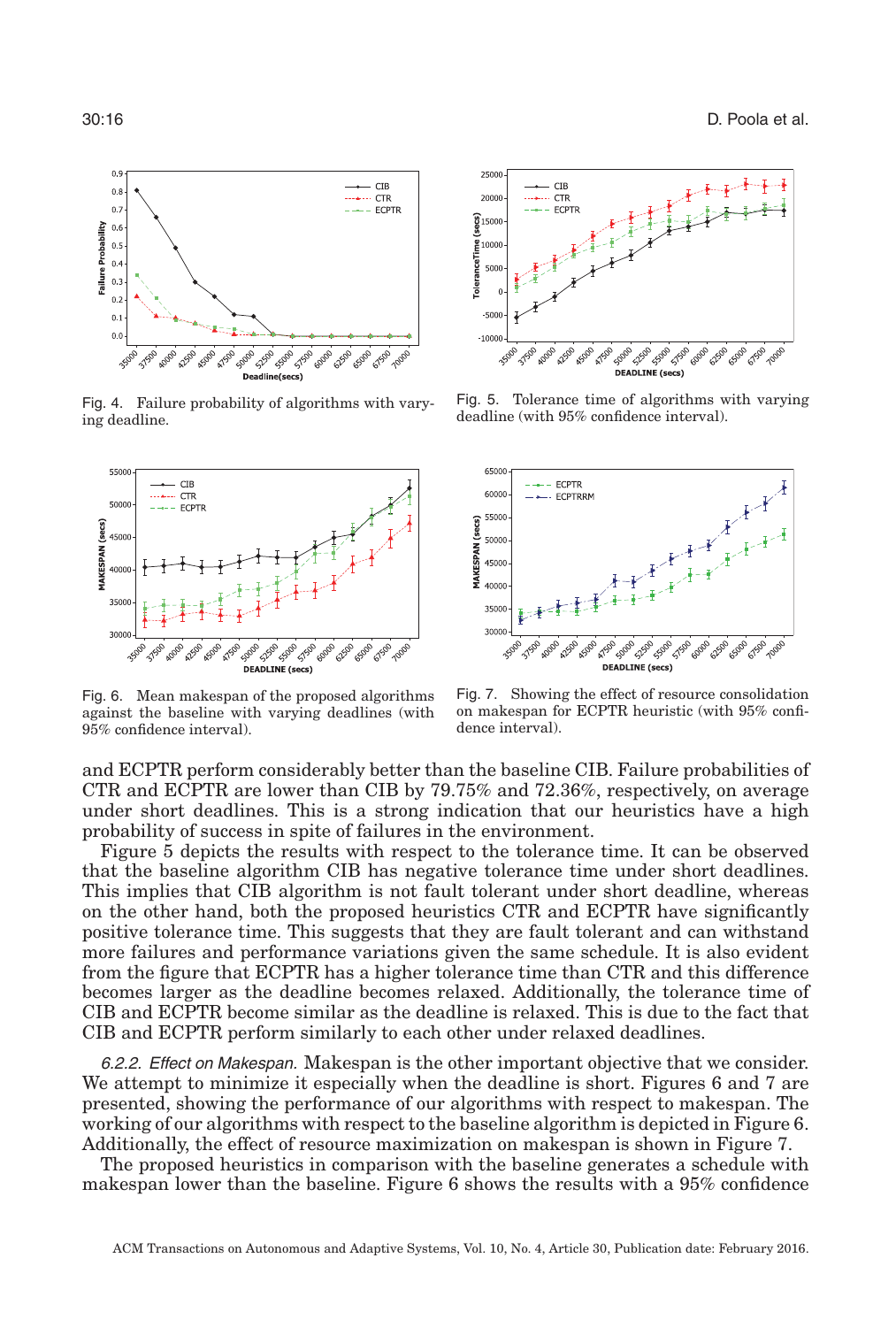<span id="page-16-0"></span>

Fig. 8. Mean execution cost of the proposed algorithms against the baseline with varying deadline (with 95% confidence interval).

<span id="page-16-1"></span>

Fig. 9. Replication factor for the algorithms with varying deadline.

interval. It can be observed from the figure that CTR outperforms both CIB and ECPTR, which is essentially because CTR generates more replicas. Task duplication helps generate effective schedules with lower makespan in spite of failures and performance variations.

ECPTR has makespan lower than CIB by 14.47%, 25.14%, and 32.17%, respectively, when the deadline is short, moderate, and relaxed, respectively. Similarly, CTR has a makespan lower by 43.43%, 56.44%, and 55.95% under short, moderate, and relaxed deadlines, respectively, against CIB algorithm. Furthermore, schedules generated by CTR are 23.93% lower in makespan than ECPTR schedules.

Figure [7](#page-15-1) shows the results when resource consolidation is done. The effect on makespan is minimal when the deadline is short, the reason being compaction of resource is not possible to a significant extent due to deadline constraints. Whereas, under moderate and relaxed deadlines, ECPTR generates schedules with 11.37% and 14.24% lower makespan, respectively, when compared to ECPTRRM. This reinforces that maximizing resource utilization reduces makespan. It reduces data transfer time, and the boot time needed to initialize new instance, by mapping two or more tasks onto the same resource.

These experiments solidify the fact that task duplication and maximizing resource utilization help lower the makespan significantly.

6.2.3. Effect on Cost. Execution cost is the third objective we strive to minimize. The proposed algorithms use a mixture of spot and on-demand instances to reduce cost. Here, spot instances are used for replication when the deadline is tight and spot instances are used as the primary resource when there is sufficient slack time. This dynamic approach makes the best use of the available pricing models to significantly reduce cost. Cost savings when using spot instances are quantified in the article [Poola et al. [2014\]](#page-19-3).

However, in Figure [8,](#page-16-0) the costs of algorithms ECPTR and CTR are higher than the baseline algorithm. This increase is attributed to the replicas these algorithms create. It can be further noticed that the cost of ECPTR is higher than CTR, as ECPTR generates more replicas than CTR. Figure [9](#page-16-1) shows the number of replicas created by each algorithm for different deadlines. It can also be observed that as the deadline becomes more relaxed, the number of replicas is also reduced and this is more significant for ECPTR heuristic. Similarly, the cost difference between CIB and ECPTR is also reduced as the deadline becomes relaxed.

Apart from the efficient use of pricing models, effective resource usage also reduces costs considerably. Figure [10](#page-17-0) testifies to this; it can be observed here that the cost of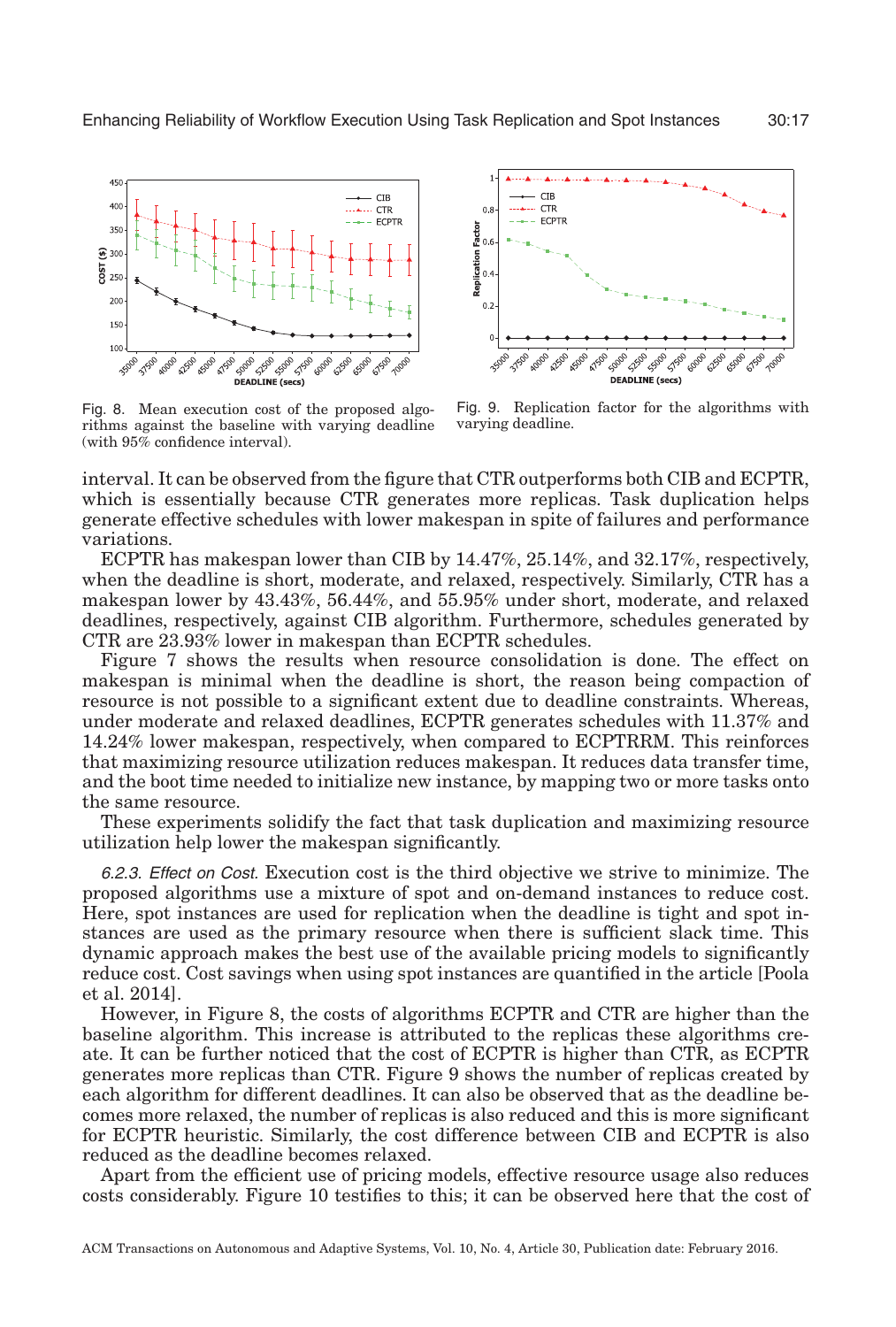<span id="page-17-0"></span>

Fig. 10. Showing the effect of resource consolidation on cost for ECPTR heuristic (with 95% confidence interval).

ECPTR is much lower than the ECPTRRM algorithm. When tasks are packed into a single resource the costs can be reduced significantly. Figure [10](#page-17-0) shows that when the deadline is short, execution cost of ECPTR is 38.86% lower than ECPTRRM and it is 24.34% lower under relaxed deadlines.

# **7. CONCLUSIONS AND FUTURE DIRECTIONS**

Cloud computing offers low-cost computing services as a subscription based service, which are elastically scalable, and dynamically provisioned. Additionally, it also offers attractive pricing models like on-demand and spot instances, because of which scientific workflow management systems are rapidly moving toward it.

However, cloud environments are prone to failures and performance variations among resources. Failures are traditionally mitigated using replication and this increases the execution cost and time. Whereas with the innovative pricing models cloud offers, the cost for providing fault tolerance can be drastically reduced. In this article, we have proposed two just-in-time adaptive workflow scheduling heuristics for clouds. These heuristics use on-demand and spot instances to provide fault-tolerant schedules whilst minimizing time and cost. They are fault-tolerant against performance variations, out-of-bid failures, and resource failures. Extensive simulations have shown that the proposed heuristics generate schedules with significantly lower failure probabilities. The makespan of these schedules are also much lower than the baseline algorithm. These heuristics are also shown to maximize resource utilization. These experiments establish that pricing models offered by cloud providers can be used to reduce costs and makespan and at the same time offer robust and resilient schedules.

As future work, we will extend this work for multiple data centers considering data transfer cost between different regions. The prices of resources change across data centers. Hence, we will develop a task placement strategy considering the varying prices between regions and also the associated data transfer costs. This model can be further extended for a multicloud environment, extending the number of pricing models.

#### **ACKNOWLEDGMENTS**

The authors would like to thank Rodrigo Calheiros, Amir Vahid, Maria Alejandra Rodriguez, Adel Nadjaran Toosi, and Nikolay Grozev for their constructive feedback toward improving this work.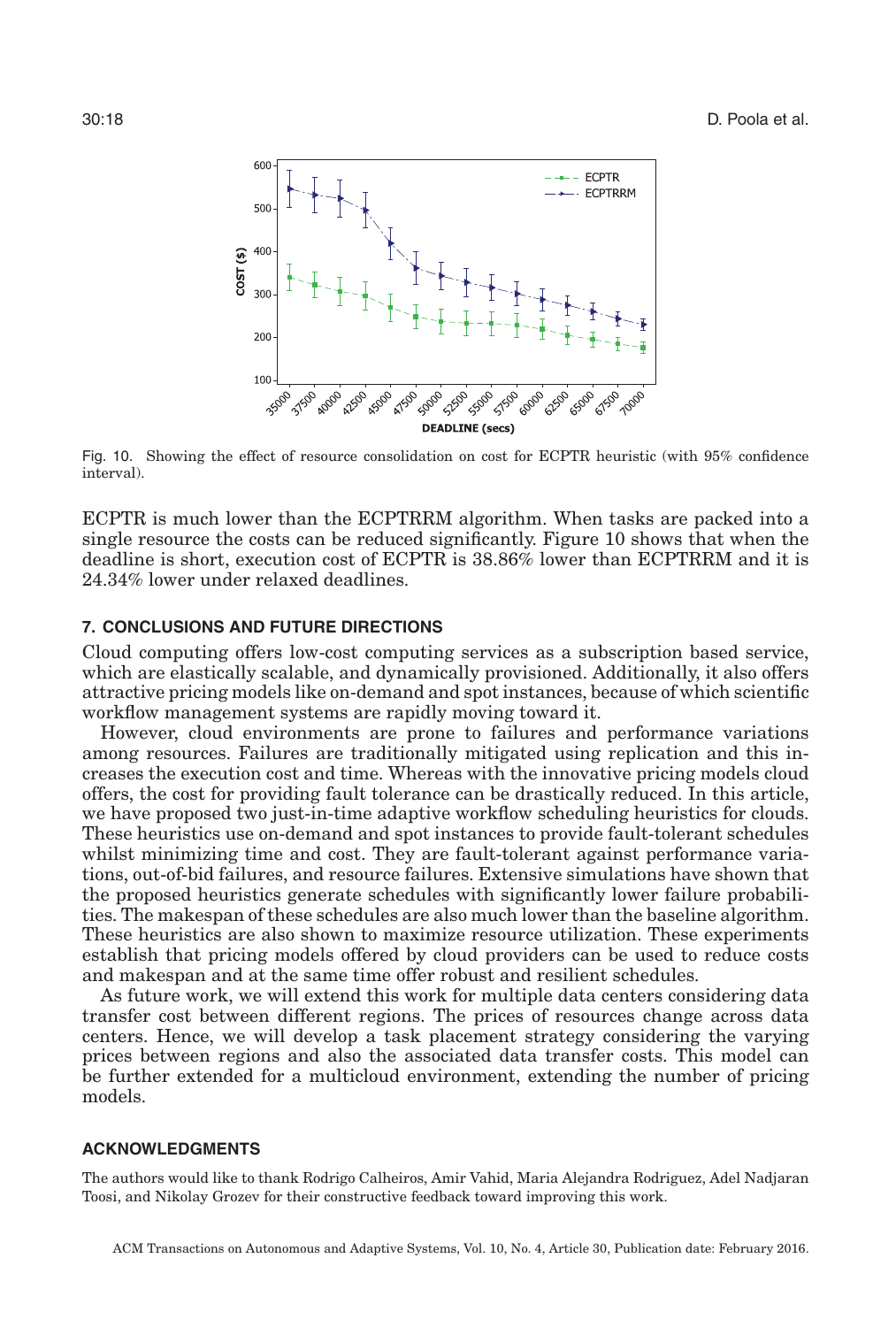# **REFERENCES**

- <span id="page-18-15"></span>Amazon 2009. Amazon EC2 Spot Instances. Retrieved November 24, 2014 from [http://aws.amazon.com/](http://aws.amazon.com/ec2/purchasing-options/spot-instances/) [ec2/purchasing-options/spot-instances/.](http://aws.amazon.com/ec2/purchasing-options/spot-instances/)
- <span id="page-18-14"></span>S. Abrishami, M. Naghibzadeh, and D. H. J. Epema. 2013. Deadline-constrained workflow scheduling algorithms for infrastructure as a service clouds. *Future Generation Computer Systems* 29, 1 (2013), 158–169.
- <span id="page-18-3"></span>M. Armbrust, A. Fox, R. Griffith, A. D. Joseph, R. Katz, A. Konwinski, G. Lee, D. Patterson, A. Rabkin, I. Stoica, and M. Zaharia. 2010. A view of cloud computing. *ACM Communications* 53, 4 (April 2010), 50–58. DOI:<http://dx.doi.org/10.1145/1721654.1721672>
- <span id="page-18-7"></span>A. Benoit, M. Hakem, and Y. Robert. 2008. Fault tolerant scheduling of precedence task graphs on heterogeneous platforms. In *Proceedings of the IEEE International Symposium on Parallel and Distributed Processing (IPDPS'08).* 1–8. DOI:<http://dx.doi.org/10.1109/IPDPS.2008.4536133>
- <span id="page-18-13"></span>I. Brandic, D. Music, and S. Dustdar. 2009. Service mediation and negotiation bootstrapping as first achievements towards self-adaptable grid and cloud services. In *Proceedings of the 6th International Conference Industry Session on Grids Meets Autonomic Computing (GMAC'09)*. ACM, New York, NY, 1–8. DOI:<http://dx.doi.org/10.1145/1555301.1555302>
- <span id="page-18-12"></span>R. N. Calheiros and R. Buyya. 2013. Meeting deadlines of scientific workflows in public clouds with tasks replication. *IEEE Transactions on Parallel and Distributed Systems* 99 (2013), 1–1. DOI:<http://dx.doi.org/10.1109/TPDS.2013.238>
- <span id="page-18-19"></span>R. N. Calheiros, R. Ranjan, A. Beloglazov, C. A. F. De Rose, and R. Buyya. 2011. CloudSim: A toolkit for modeling and simulation of cloud computing environments and evaluation of resource provisioning algorithms. *Software: Practice and Experience* 41, 1 (2011), 23–50. DOI:<http://dx.doi.org/10.1002/spe.995>
- <span id="page-18-4"></span>J. Chen and Y. Yang. 2007. Adaptive selection of necessary and sufficient checkpoints for dynamic verification of temporal constraints in grid workflow systems. *ACM Transactions on Autonomous and Adaptive Systems* 2, 2, Article 6 (June 2007). DOI:<http://dx.doi.org/10.1145/1242060.1242063>
- <span id="page-18-9"></span>A. Chervenak, E. Deelman, M. Livny, M. Su, R. Schuler, S. Bharathi, G. Mehta, and K. Vahi. 2007. Data placement for scientific applications in distributed environments. In *Proceedings of the 8th IEEE/ACM International Conference on Grid Computing (GRID'07)*. IEEE Computer Society, Washington, DC, 267– 274. DOI:<http://dx.doi.org/10.1109/GRID.2007.4354142>
- <span id="page-18-18"></span>W. Cirne and F. Berman. 2001. A model for moldable supercomputer jobs. In *Proceedings of the 15th International Symposium of Parallel and Distributed Processing.* DOI:[http://dx.doi.org/10.1109/](http://dx.doi.org/10.1109/IPDPS.2001.925004) [IPDPS.2001.925004](http://dx.doi.org/10.1109/IPDPS.2001.925004)
- <span id="page-18-6"></span>W. Cirne, F. Brasileiro, D. Paranhos, L. F. W. Goes, and W. Voorsluys. 2007. On the efficacy, efficiency and emergent behavior of task replication in large distributed systems. *Parallel Computing* 33, 3 (2007), 213–234. DOI:<http://dx.doi.org/10.1016/j.parco.2007.01.002>
- <span id="page-18-10"></span>S. Darbha and D. P. Agrawal. 1994. A task duplication based optimal scheduling algorithm for variable execution time tasks. In *Proceedings of the International Conference on Parallel Processing (ICPP 1994)*, Vol. 2. 52–56. DOI:<http://dx.doi.org/10.1109/ICPP.1994.47>
- <span id="page-18-16"></span>A. V. Dastjerdi and R. Buyya. 2012. An autonomous reliability-aware negotiation strategy for cloud computing environments. In *Proceedings of the 12th IEEE/ACM International Symposium on Cluster, Cloud and Grid Computing (CCGrid'12)*. IEEE, 284–291.
- <span id="page-18-0"></span>E. Deelman, G. Juve, M. Rynge, J. Voeckler, and G. Berriman. 2013. Comparing FutureGrid, Amazon EC2, and Open Science grid for scientific workflows. *Computing in Science Engineering* 15, 4 (July 2013), 20–29. DOI:<http://dx.doi.org/10.1109/MCSE.2013.44>
- <span id="page-18-2"></span>J. Dejun, G. Pierre, and C. H. Chi. 2010. EC2 performance analysis for resource provisioning of serviceoriented applications. In *Workshop on Service-Oriented Computing. ICSOC/ServiceWave 2009*. Springer, 197–207.
- <span id="page-18-11"></span>A. Dogan and F. Ozguner. 2002. LDBS: A duplication based scheduling algorithm for heterogeneous computing systems. In *Proceedings of the International Conference on Parallel Processing, 2002.* 352–359. DOI:<http://dx.doi.org/10.1109/ICPP.2002.1040891>
- <span id="page-18-17"></span>A. B. Downey. 1997. *A Model for Speedup of Parallel Programs*. University of California, Berkeley, Computer Science Division.
- <span id="page-18-5"></span>F. C. Gärtner. 1999. Fundamentals of fault-tolerant distributed computing in asynchronous environments. *Computing Surveys* 31, 1 (March 1999), 1–26. DOI:<http://dx.doi.org/10.1145/311531.311532>
- <span id="page-18-8"></span>K. Hashimoto, T. Tsuchiya, and T. Kikuno. 2002. Effective scheduling of duplicated tasks for fault tolerance in multiprocessor systems. *IEICE Transactions on Information and Systems* 85, 3 (2002), 525–534.
- <span id="page-18-1"></span>S. Hwang and C. Kesselman. 2003. Grid workflow: A flexible failure handling framework for the grid. In *Proceedings of the 12th IEEE International Symposium on High Performance Distributed Computing, 2003*. IEEE, 126–137.

ACM Transactions on Autonomous and Adaptive Systems, Vol. 10, No. 4, Article 30, Publication date: February 2016.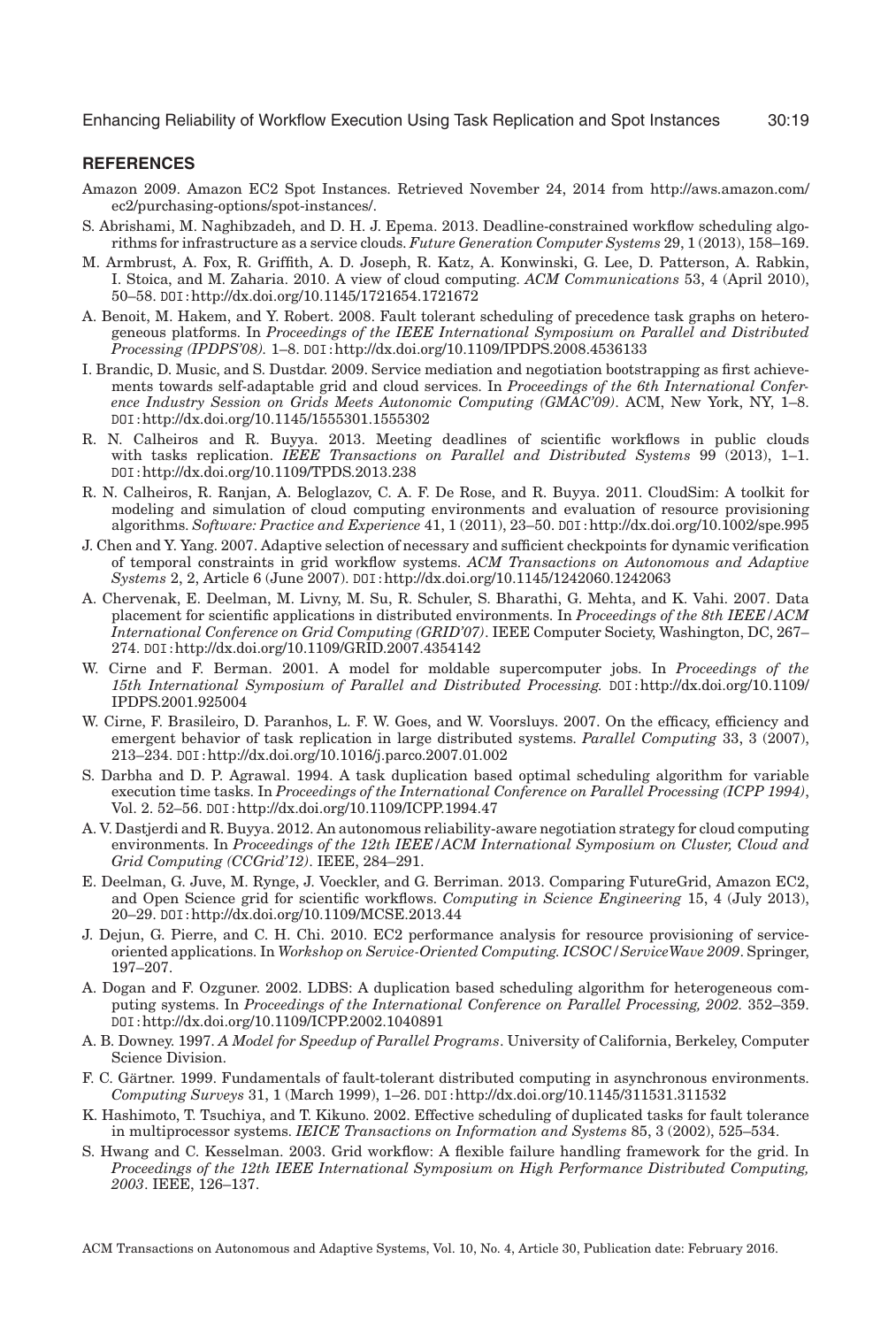- <span id="page-19-15"></span>A. Iosup, M. Jan, O. Sonmez, and D. Epema. 2007. On the dynamic resource availability in grids. In *Proceedings of the 8th IEEE/ACM International Conference on Grid Computing (GRID'07)*. IEEE Computer Society, Washington, DC, 26–33. DOI:<http://dx.doi.org/10.1109/GRID.2007.4354112>
- <span id="page-19-14"></span>B. Javadi, J. Abawajy, and R. Buyya. 2012. Failure-aware resource provisioning for hybrid cloud infrastructure. *Journal of Parallel and Distributed Computing* 72, 10 (2012), 1318–1331. DOI:[http://dx.doi.org/](http://dx.doi.org/10.1016/j.jpdc.2012.06.012) [10.1016/j.jpdc.2012.06.012](http://dx.doi.org/10.1016/j.jpdc.2012.06.012)
- <span id="page-19-5"></span>B. Javadi, R .K. Thulasiram, and R. Buyya. 2011. Statistical modeling of spot instance prices in public cloud environments. In *Proceedings of the 4th IEEE International Conference on Utility and Cloud Computing*. DOI:<http://dx.doi.org/10.1109/UCC.2011.37>
- <span id="page-19-18"></span>D. S. Johnson and M. R. Garey. 1979. *Computers and Intractability—-A Guide to the Theory of NP-Completeness*. W. H. Freeman.
- <span id="page-19-19"></span>G. Juve, A. Chervenak, E. Deelman, S. Bharathi, G. Mehta, and K. Vahi. 2013. Characterizing and profiling scientific workflows. *Future Generation Computer Systems* 29, 3 (2013). DOI:[http://dx.doi.org/](http://dx.doi.org/10.1016/j.future.2012.08.015) [10.1016/j.future.2012.08.015](http://dx.doi.org/10.1016/j.future.2012.08.015)
- <span id="page-19-1"></span>G. Juve and E. Deelman. 2010. Scientific workflows and clouds. *Crossroads* 16, 3 (2010), 14–18. [http://dl.acm.org/citation.cfm?id](http://dl.acm.org/citation.cfm?id$=$1734166)=1734166
- <span id="page-19-11"></span>G. Kandaswamy, A. Mandal, and D. A. Reed. 2008. Fault tolerance and recovery of scientific workflows on computational grids. In *Proceedings of the 8th IEEE International Symposium on Cluster Computing and the Grid (CCGRID'08).* 777–782. DOI:<http://dx.doi.org/10.1109/CCGRID.2008.79>
- <span id="page-19-16"></span>D. Kondo, B. Javadi, A Iosup, and D. Epema. 2010. The failure trace archive: Enabling comparative analysis of failures in diverse distributed systems. In *Proceedings of the IEEE 10th IEEE/ACM International Conference on Cluster, Cloud and Grid Computing (CCGrid'10)*. 398–407. DOI:[http://dx.doi.org/](http://dx.doi.org/10.1109/CCGRID.2010.71) [10.1109/CCGRID.2010.71](http://dx.doi.org/10.1109/CCGRID.2010.71)
- <span id="page-19-9"></span>J. Li, M. Humphrey, Y. Cheah, Y. Ryu, D. Agarwal, K. Jackson, and C. van Ingen. 2010. Fault tolerance and scaling in e-science cloud applications: Observations from the continuing development of MODIS-Azure. In *Proceedings of the IEEE 6th International Conference on e-Science (e-Science'10).* 246–253. DOI:<http://dx.doi.org/10.1109/eScience.2010.47>
- <span id="page-19-0"></span>D. Lifka, I. Foster, S. Mehringer, M. Parashar, P. Redfern, C. Stewart, and S. Tuecke. 2013. *XSEDE Cloud Survey Report*. Technical Report. National Science Foundation, USA. [https://www.ideals.illinois.](https://www.ideals.illinois.edu/handle/2142/45766/) [edu/handle/2142/45766/.](https://www.ideals.illinois.edu/handle/2142/45766/)
- <span id="page-19-17"></span>A. Litke, D. Skoutas, K. Tserpes, and K. Varvarigou. 2007. Efficient task replication and management for adaptive fault tolerance in Mobile Grid environments. *Future Generation Computer Systems* 23, 2 (2007), 163–178. DOI:<http://dx.doi.org/10.1016/j.future.2006.04.014>
- <span id="page-19-7"></span>M. Ming and M. Humphrey. 2012. A performance study on the VM startup time in the cloud. In *Proceedings of the IEEE 5th International Conference on Cloud Computing*. DOI:[http://dx.doi.org/](http://dx.doi.org/10.1109/CLOUD.2012.103) [10.1109/CLOUD.2012.103](http://dx.doi.org/10.1109/CLOUD.2012.103)
- <span id="page-19-10"></span>D. Mosse, R. Melhem, and S. Ghosh. 1994. Analysis of a fault-tolerant multiprocessor scheduling algorithm. In *Proceedings of the 24th International Symposium on Fault-Tolerant Computing, 1994. FTCS-24. Digest of Papers*, 16–25. DOI:<http://dx.doi.org/10.1109/FTCS.1994.315661>
- <span id="page-19-6"></span>S. Ostermann, A. Iosup, N. Yigitbasi, R. Prodan, T. Fahringer, and D. Epema. 2010. A performance analysis of EC2 cloud computing services for scientific computing. *Cloud Computing* (2010), 115–131.
- <span id="page-19-4"></span>S. Ostermann and R. Prodan. 2012. Impact of variable priced cloud resources on scientific workflow scheduling. In *Parallel Processing Euro-Par*. Vol. 7484. Springer.
- <span id="page-19-8"></span>K. Plankensteiner, R. Prodan, T. Fahringer, A. Kertesz, and P. Kacsuk. 2009. Fault detection, prevention and recovery in current grid workflow systems. In *Grid and Services Evolution*. Springer US, 1–13. DOI:[http://dx.doi.org/10.1007/978-0-387-85966-8\\_9](http://dx.doi.org/10.1007/978-0-387-85966-8_9)
- <span id="page-19-3"></span>D. Poola, K. Ramamohanarao, and R. Buyya. 2014. Fault-tolerant workflow scheduling using spot instances on clouds. *In Proceedings of the International Conference on Computational Science in the Procedia Computer Science, 2014.* 29 (2014), 523–533. DOI:<http://dx.doi.org/10.1016/j.procs.2014.05.047>
- <span id="page-19-12"></span>S. Ranaweera and D. P. Agrawal. 2000. A task duplication based scheduling algorithm for heterogeneous systems. In *Proceedings of the 14th International Symposium on Parallel and Distributed Processing, 2000. IPDPS 2000.* 445–450. DOI:<http://dx.doi.org/10.1109/IPDPS.2000.846020>
- <span id="page-19-13"></span>Z. Shi, E. Jeannot, and J. J. Dongarra. 2006. Robust task scheduling in non-deterministic heterogeneous computing systems. In *Proceedings of the IEEE International Conference on Cluster Computing, 2006*. IEEE, 1–10.
- <span id="page-19-2"></span>D. Sun, G. Chang, C. Miao, and X. Wang. 2013. Analyzing, modeling and evaluating dynamic adaptive fault tolerance strategies in cloud computing environments. *Journal of Supercomputing* 66, 1 (2013). DOI:<http://dx.doi.org/10.1007/s11227-013-0898-7>